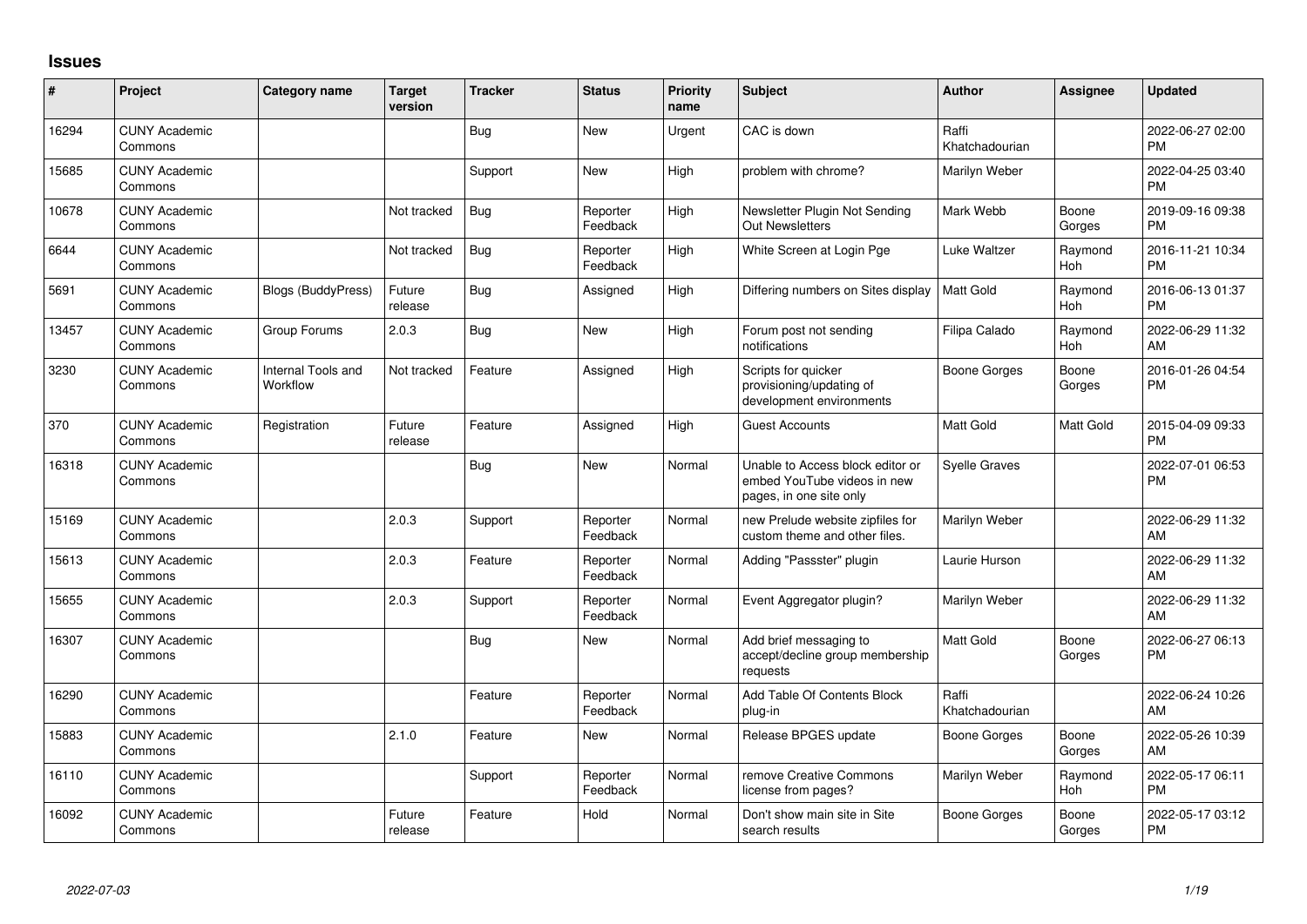| ∦     | Project                         | <b>Category name</b> | <b>Target</b><br>version | <b>Tracker</b> | <b>Status</b>        | <b>Priority</b><br>name | <b>Subject</b>                                                       | <b>Author</b>           | <b>Assignee</b> | <b>Updated</b>                |
|-------|---------------------------------|----------------------|--------------------------|----------------|----------------------|-------------------------|----------------------------------------------------------------------|-------------------------|-----------------|-------------------------------|
| 16099 | <b>CUNY Academic</b><br>Commons |                      |                          | Support        | Reporter<br>Feedback | Normal                  | request for Newsletter Glue                                          | Marilyn Weber           |                 | 2022-05-13 12:14<br><b>PM</b> |
| 15923 | <b>CUNY Academic</b><br>Commons |                      | Not tracked              | Feature        | Reporter<br>Feedback | Normal                  | <b>Bellows Plugin Adjustments</b>                                    | Laurie Hurson           |                 | 2022-04-20 10:10<br>AM        |
| 15816 | <b>CUNY Academic</b><br>Commons |                      | Not tracked              | Support        | <b>New</b>           | Normal                  | slow loading at SPS                                                  | Marilyn Weber           |                 | 2022-04-05 01:26<br><b>PM</b> |
| 15757 | <b>CUNY Academic</b><br>Commons |                      |                          | <b>Bug</b>     | <b>New</b>           | Normal                  | Members # do not match                                               | Laurie Hurson           |                 | 2022-03-30 04:52<br><b>PM</b> |
| 15565 | <b>CUNY Academic</b><br>Commons |                      |                          | Support        | New                  | Normal                  | Events - send updates to an email<br>listserv                        | Marilyn Weber           |                 | 2022-03-10 01:06<br><b>PM</b> |
| 15370 | <b>CUNY Academic</b><br>Commons |                      |                          | Support        | Reporter<br>Feedback | Normal                  | All-in-One Event Calendar?                                           | Marilyn Weber           |                 | 2022-02-17 11:03<br>AM        |
| 15176 | <b>CUNY Academic</b><br>Commons |                      | Not tracked              | Support        | Reporter<br>Feedback | Normal                  | Archiving Q Writing & Old<br>Wordpress Sites on the Commons          | Laurie Hurson           |                 | 2022-02-08 10:28<br>AM        |
| 15260 | <b>CUNY Academic</b><br>Commons |                      |                          | Support        | Reporter<br>Feedback | Normal                  | Diacritical markings   European<br><b>Stages</b>                     | Marilyn Weber           |                 | 2022-02-04 08:16<br>AM        |
| 14504 | <b>CUNY Academic</b><br>Commons |                      | Not tracked              | Publicity      | Reporter<br>Feedback | Normal                  | Adding showcases to home page<br>menu                                | Laurie Hurson           | Boone<br>Gorges | 2022-01-19 03:26<br><b>PM</b> |
| 15045 | <b>CUNY Academic</b><br>Commons |                      |                          | Support        | <b>New</b>           | Normal                  | no result for KCeL in the search<br>box on the commons               | Marilyn Weber           |                 | 2021-12-10 11:29<br>AM        |
| 14940 | <b>CUNY Academic</b><br>Commons |                      |                          | <b>Bug</b>     | New                  | Normal                  | Discrepancy between Commons<br>profile "sites" and actual # of sites | Laurie Hurson           |                 | 2021-11-08 11:09<br>AM        |
| 14936 | <b>CUNY Academic</b><br>Commons |                      |                          | Bug            | New                  | Normal                  | Commons websites blocked by<br>SPS campus network                    | Laurie Hurson           |                 | 2021-11-03 03:57<br><b>PM</b> |
| 14900 | <b>CUNY Academic</b><br>Commons |                      | Not tracked              | Support        | Reporter<br>Feedback | Normal                  | previous theme?                                                      | Marilyn Weber           |                 | 2021-10-25 10:31<br><b>AM</b> |
| 14842 | <b>CUNY Academic</b><br>Commons |                      | Not tracked              | Support        | Reporter<br>Feedback | Normal                  | Question about widgets and block<br>editor                           | Gina Cherry             |                 | 2021-10-06 03:01<br><b>PM</b> |
| 14792 | <b>CUNY Academic</b><br>Commons |                      |                          | <b>Bug</b>     | <b>New</b>           | Normal                  | Inconsistent email notifications<br>from gravity forms               | Raffi<br>Khatchadourian |                 | 2021-10-04 01:50<br><b>PM</b> |
| 14784 | <b>CUNY Academic</b><br>Commons |                      |                          | Support        | Reporter<br>Feedback | Normal                  | User report of logo problem when<br>using Customizer theme           | Marilyn Weber           |                 | 2021-09-17 10:25<br>AM        |
| 14629 | <b>CUNY Academic</b><br>Commons |                      | Not tracked              | Bug            | Reporter<br>Feedback | Normal                  | Possible Post Order Bug?                                             | <b>Syelle Graves</b>    |                 | 2021-09-14 10:47<br><b>AM</b> |
| 14538 | <b>CUNY Academic</b><br>Commons |                      | Not tracked              | Support        | Reporter<br>Feedback | Normal                  | <b>Weebly To Commons</b>                                             | Laurie Hurson           |                 | 2021-09-14 10:47<br>AM        |
| 14475 | <b>CUNY Academic</b><br>Commons |                      | Not tracked              | Publicity      | <b>New</b>           | Normal                  | <b>OER Showcase Page</b>                                             | Laurie Hurson           | Laurie Hurson   | 2021-09-14 10:46<br>AM        |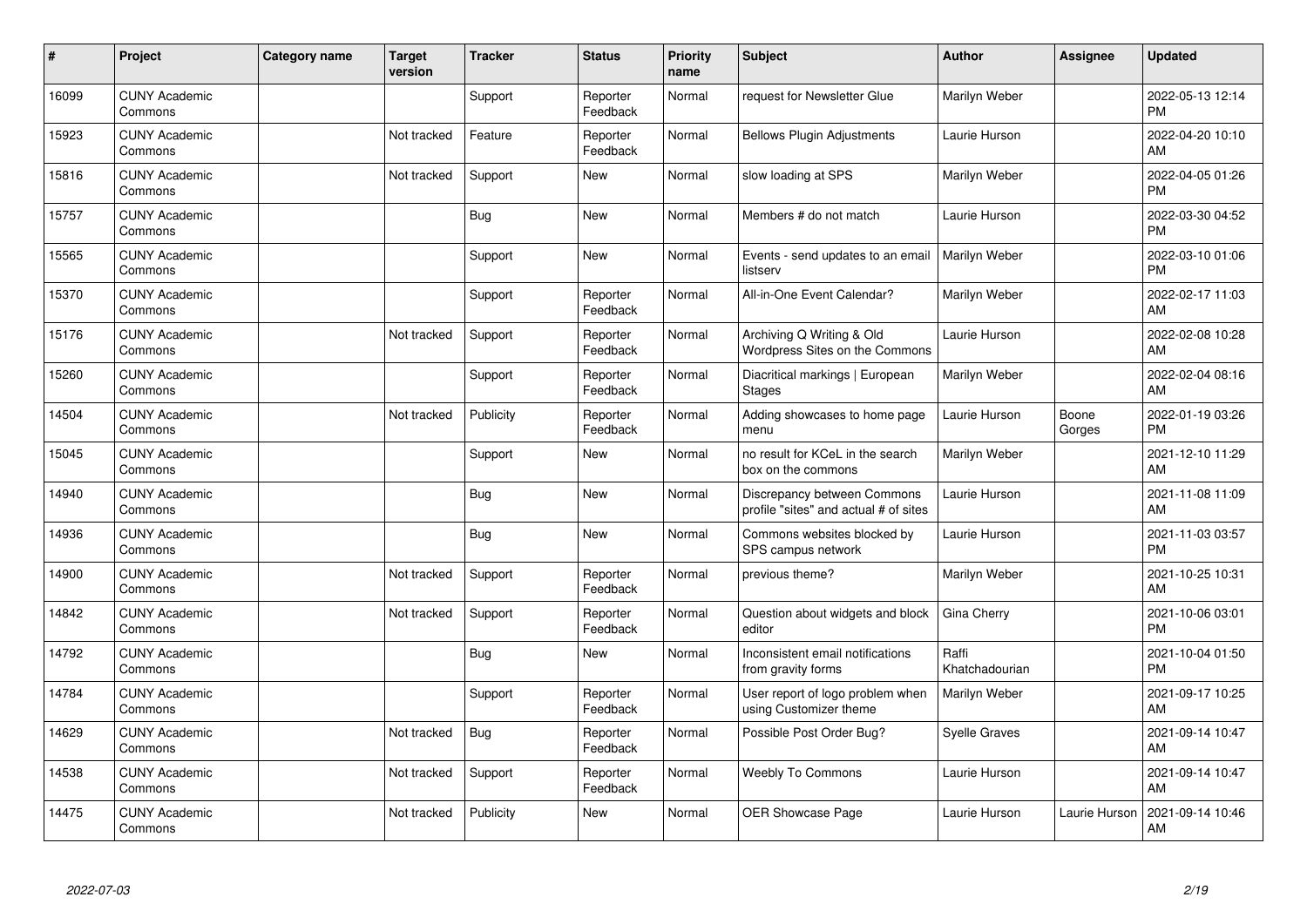| #     | Project                                                                 | Category name | <b>Target</b><br>version | <b>Tracker</b> | <b>Status</b>        | <b>Priority</b><br>name | Subject                                                                      | Author              | <b>Assignee</b>     | <b>Updated</b>                         |
|-------|-------------------------------------------------------------------------|---------------|--------------------------|----------------|----------------------|-------------------------|------------------------------------------------------------------------------|---------------------|---------------------|----------------------------------------|
| 14394 | <b>CUNY Academic</b><br>Commons                                         |               | Not tracked              | Feature        | <b>New</b>           | Normal                  | Commons News Site - redesign                                                 | scott voth          | scott voth          | 2021-09-14 10:46<br>AM                 |
| 13949 | <b>CUNY Academic</b><br>Commons                                         |               | Not tracked              | Bug            | New                  | Normal                  | Continued debugging of runaway<br>MySQL connections                          | <b>Matt Gold</b>    | Boone<br>Gorges     | 2021-09-14 10:42<br>AM                 |
| 14398 | <b>CUNY Academic</b><br>Commons                                         |               | Not tracked              | Support        | Reporter<br>Feedback | Normal                  | Events plug-in notification problem                                          | Marilyn Weber       |                     | 2021-05-11 11:21<br>AM                 |
| 11968 | JustPublics@365<br>MediaCamp                                            |               |                          | Feature        | <b>New</b>           | Normal                  | Nanoscience Retractable Display<br>Unit                                      | Donald Cherry       | Bonnie<br>Eissner   | 2021-02-19 08:50<br>AM                 |
| 13286 | <b>CUNY Academic</b><br>Commons                                         |               | Not tracked              | Support        | New                  | Normal                  | problem connecting with<br>WordPress app                                     | Marilyn Weber       | Raymond<br>Hoh      | 2020-09-08 11:16<br>AM                 |
| 13255 | <b>CUNY Academic</b><br>Commons                                         |               | Not tracked              | Support        | Reporter<br>Feedback | Normal                  | Accessibility problems                                                       | Marilyn Weber       |                     | 2020-09-01 05:48<br><b>PM</b>          |
| 12436 | <b>CUNY Academic</b><br>Commons                                         |               | Not tracked              | <b>Bug</b>     | Assigned             | Normal                  | Nightly system downtime                                                      | <b>Boone Gorges</b> |                     | 2020-08-01 09:30<br>AM                 |
| 13034 | <b>CUNY Academic</b><br>Commons                                         |               | Not tracked              | Support        | Reporter<br>Feedback | Normal                  | a site is asking people to join the<br>Commons to get a download             | Marilyn Weber       |                     | 2020-07-12 07:23<br>AM                 |
| 12911 | <b>CUNY Academic</b><br>Commons                                         |               | Not tracked              | Feature        | New                  | Normal                  | Block access to xmlrpc.php based<br>on User-Agent                            | <b>Boone Gorges</b> | Boone<br>Gorges     | 2020-06-09 05:12<br><b>PM</b>          |
| 12484 | <b>CUNY Academic</b><br>Commons                                         |               | Not tracked              | Support        | Reporter<br>Feedback | Normal                  | Sign up Code for COIL Course<br>starting in March                            | Laurie Hurson       | Matt Gold           | 2020-03-02 02:26<br><b>PM</b>          |
| 12352 | <b>CUNY Academic</b><br>Commons                                         |               | Not tracked              | Support        | New                  | Normal                  | "posts list" page builder block<br>option                                    | Marilyn Weber       |                     | 2020-02-03 01:29<br><b>PM</b>          |
| 12328 | <b>CUNY Academic</b><br>Commons                                         |               | Not tracked              | Support        | New                  | Normal                  | Sign up Code for Non-CUNY<br>Faculty                                         | Laurie Hurson       |                     | 2020-01-28 10:25<br>AM                 |
| 12198 | <b>CUNY Academic</b><br>Commons                                         |               | Not tracked              | Bug            | Reporter<br>Feedback | Normal                  | Duplicate listing in My Sites                                                | Tom Harbison        |                     | 2019-12-09 05:50<br><b>PM</b>          |
| 12062 | AD/O365 Transition<br>from NonMatric to<br><b>Matriculated Students</b> |               |                          | Feature        | In Progress          | Normal                  | create solution and console<br>project                                       | Emilio Rodriguez    | Emilio<br>Rodriguez | 2019-11-12 03:56<br><b>PM</b>          |
| 12004 | <b>CUNY Academic</b><br>Commons                                         |               | Not tracked              | Support        | Reporter<br>Feedback | Normal                  | Notifications for spam blog<br>comments                                      | Gina Cherry         | Raymond<br>Hoh      | 2019-11-01 12:05<br><b>PM</b>          |
| 11519 | <b>CUNY Academic</b><br>Commons                                         |               | Not tracked              | Support        | Assigned             | Normal                  | comment option not appearing                                                 | Marilyn Weber       |                     | 2019-09-24 10:28<br>AM                 |
| 11517 | <b>CUNY Academic</b><br>Commons                                         |               | Not tracked              | Feature        | Assigned             | Normal                  | wp-accessibility plugin should not<br>strip 'target="_blank"' by default     | <b>Boone Gorges</b> |                     | Laurie Hurson   2019-09-24 09:57<br>AM |
| 11848 | <b>CUNY Academic</b><br>Commons                                         |               | Not tracked              | Support        | Hold                 | Normal                  | a Dean of Faculty wants to share<br>a large file                             | Marilyn Weber       |                     | 2019-09-24 08:44<br>AM                 |
| 11879 | <b>CUNY Academic</b><br>Commons                                         |               | Not tracked              | Bug            | New                  | Normal                  | Hypothesis comments appearing<br>on multiple, different pdfs across<br>blogs | Laurie Hurson       | Laurie Hurson       | 2019-09-19 02:39<br><b>PM</b>          |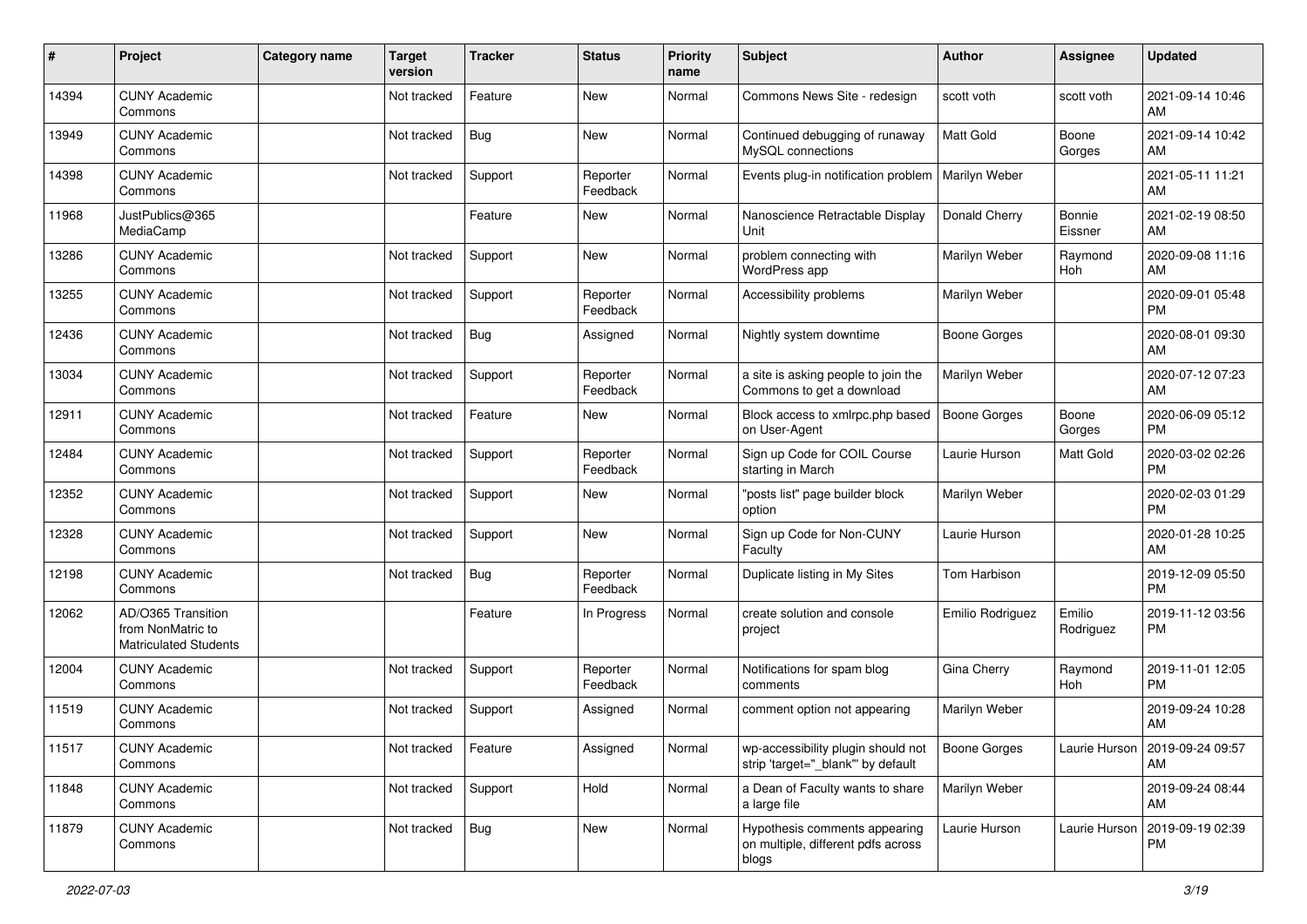| #     | Project                         | <b>Category name</b> | <b>Target</b><br>version | <b>Tracker</b> | <b>Status</b>        | <b>Priority</b><br>name | Subject                                                                                                                                      | Author                 | Assignee            | <b>Updated</b>                |
|-------|---------------------------------|----------------------|--------------------------|----------------|----------------------|-------------------------|----------------------------------------------------------------------------------------------------------------------------------------------|------------------------|---------------------|-------------------------------|
| 11787 | <b>CUNY Academic</b><br>Commons |                      | Not tracked              | Support        | Reporter<br>Feedback | Normal                  | automated comments notifications<br>on ZenDesk                                                                                               | Marilyn Weber          |                     | 2019-08-26 06:18<br><b>PM</b> |
| 11771 | <b>CUNY Academic</b><br>Commons |                      | Not tracked              | Support        | Reporter<br>Feedback | Normal                  | post displays in sections                                                                                                                    | Marilyn Weber          |                     | 2019-08-20 10:34<br>AM        |
| 11509 | <b>CUNY Academic</b><br>Commons |                      | Not tracked              | Support        | Reporter<br>Feedback | Normal                  | deleted Page causing a Menu<br>problem?                                                                                                      | Marilyn Weber          |                     | 2019-06-04 09:54<br>AM        |
| 11393 | <b>CUNY Academic</b><br>Commons |                      | Not tracked              | Publicity      | <b>New</b>           | Normal                  | After 1.15 release, ceate a hero<br>slide and post about adding a site<br>to a group                                                         | scott voth             | Patrick<br>Sweeney  | 2019-05-14 10:32<br>AM        |
| 11392 | <b>CUNY Academic</b><br>Commons |                      | Future<br>release        | <b>Bug</b>     | <b>New</b>           | Normal                  | Migrate users away from<br><b>StatPress</b>                                                                                                  | Boone Gorges           |                     | 2019-04-23 03:53<br><b>PM</b> |
| 11149 | <b>CUNY Academic</b><br>Commons |                      | Not tracked              | Support        | Reporter<br>Feedback | Normal                  | comments getting blocked                                                                                                                     | Marilyn Weber          | Raymond<br>Hoh      | 2019-03-26 11:40<br>AM        |
| 11131 | <b>CUNY Academic</b><br>Commons |                      | Future<br>release        | Feature        | Reporter<br>Feedback | Normal                  | Image Annotation Plugins                                                                                                                     | Laurie Hurson          |                     | 2019-02-26 11:33<br>AM        |
| 10657 | <b>CUNY Academic</b><br>Commons |                      | Not tracked              | Support        | Reporter<br>Feedback | Normal                  | child theme problems                                                                                                                         | Marilyn Weber          |                     | 2018-11-08 01:19<br><b>PM</b> |
| 10368 | <b>CUNY Academic</b><br>Commons |                      | Future<br>release        | Feature        | Assigned             | Normal                  | Use ORCID data to populate<br>academic profile page                                                                                          | Stephen Francoeur      | Boone<br>Gorges     | 2018-09-25 01:53<br><b>PM</b> |
| 10262 | <b>CUNY Academic</b><br>Commons |                      | Not tracked              | <b>Bug</b>     | Reporter<br>Feedback | Normal                  | Newsletter Plugin: Broken Image<br>at Bottom of All Newsletters                                                                              | Mark Webb              | Raymond<br>Hoh      | 2018-08-30 05:17<br><b>PM</b> |
| 9908  | <b>CUNY Academic</b><br>Commons |                      | Not tracked              | Feature        | <b>New</b>           | Normal                  | Is it possible to send email<br>updates to users (or an email<br>address not on the list) for only a<br>single page AFTER being<br>prompted? | <b>Michael Shields</b> | scott voth          | 2018-06-11 01:34<br><b>PM</b> |
| 8607  | <b>CUNY Academic</b><br>Commons |                      | Not tracked              | Support        | New                  | Normal                  | Paypal?                                                                                                                                      | Marilyn Weber          | Matt Gold           | 2018-05-15 01:37<br><b>PM</b> |
| 9207  | <b>CUNY Academic</b><br>Commons |                      | Future<br>release        | Support        | Reporter<br>Feedback | Normal                  | display dashboards made in<br>Tableau?                                                                                                       | Marilyn Weber          | Boone<br>Gorges     | 2018-04-10 10:42<br>AM        |
| 8992  | NYCDH Community<br>Site         |                      |                          | <b>Bug</b>     | Assigned             | Normal                  | Multiple RBE error reports                                                                                                                   | Matt Gold              | Raymond<br>Hoh      | 2017-12-11 05:43<br><b>PM</b> |
| 8837  | <b>CUNY Academic</b><br>Commons |                      | Not tracked              | Feature        | Assigned             | Normal                  | Create a form to request info from<br>people requesting premium<br>themes and plugins                                                        | <b>Matt Gold</b>       | Marilyn<br>Weber    | 2017-11-14 03:35<br><b>PM</b> |
| 7828  | <b>CUNY Academic</b><br>Commons |                      | Not tracked              | Feature        | Assigned             | Normal                  | Theme Assessment 2017                                                                                                                        | Margaret Galvan        | Margaret<br>Galvan  | 2017-05-02 10:41<br><b>PM</b> |
| 6665  | <b>CUNY Academic</b><br>Commons |                      | Not tracked              | Publicity      | New                  | Normal                  | Dead Link in 1.10 announcement<br>post                                                                                                       | Paige Dupont           | Stephen Real        | 2016-12-01 03:11<br><b>PM</b> |
| 5298  | <b>CUNY Academic</b><br>Commons |                      | Not tracked              | Publicity      | New                  | Normal                  | Survey Pop-Up Text                                                                                                                           | Samantha Raddatz       | Samantha<br>Raddatz | 2016-03-22 12:27<br>PM        |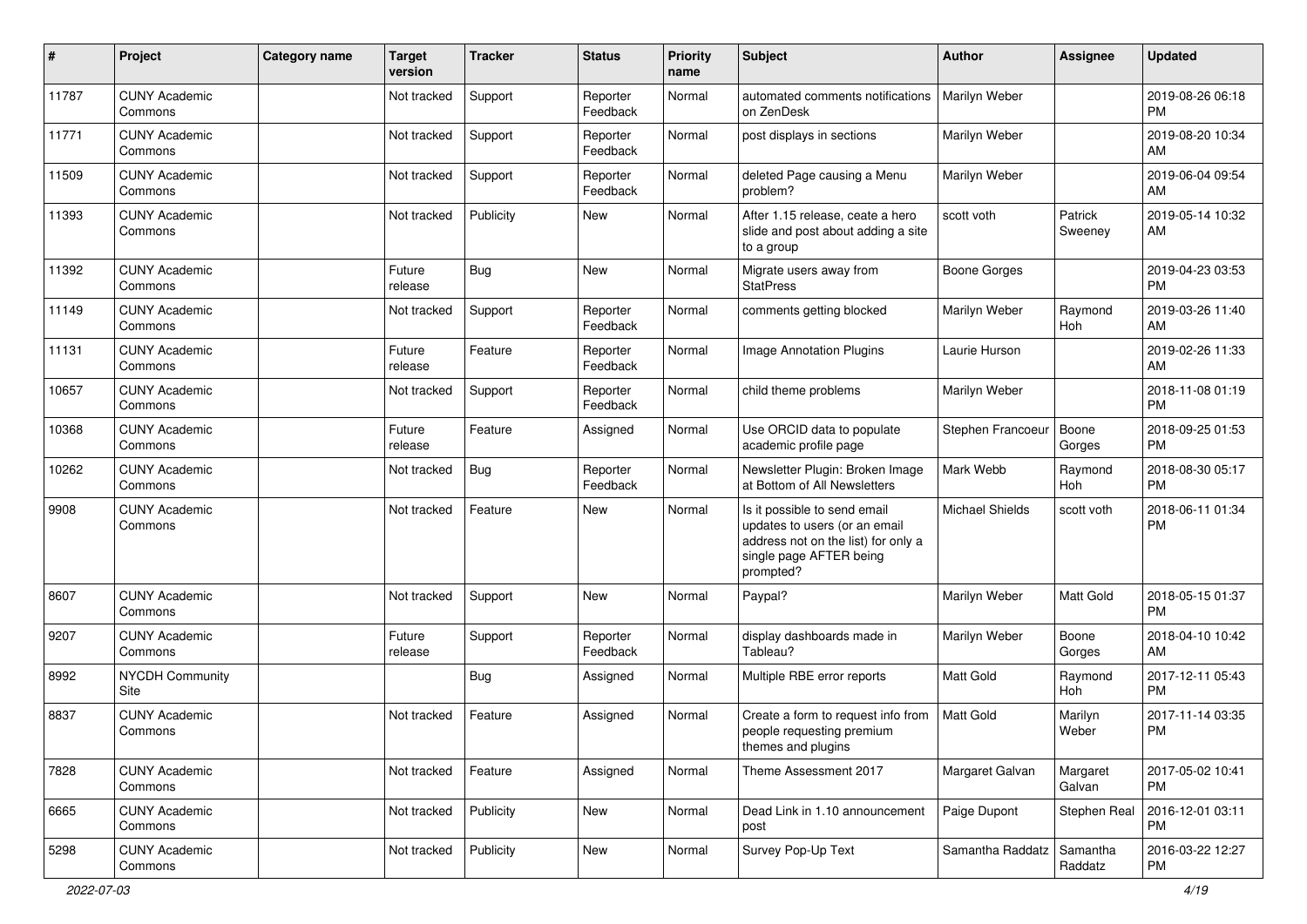| $\pmb{\sharp}$ | <b>Project</b>                  | Category name      | <b>Target</b><br>version | <b>Tracker</b> | <b>Status</b>        | <b>Priority</b><br>name | <b>Subject</b>                                                                            | Author             | Assignee            | <b>Updated</b>                |
|----------------|---------------------------------|--------------------|--------------------------|----------------|----------------------|-------------------------|-------------------------------------------------------------------------------------------|--------------------|---------------------|-------------------------------|
| 2612           | <b>CUNY Academic</b><br>Commons |                    | Not tracked              | Publicity      | Assigned             | Normal                  | Pinterest site for the Commons                                                            | local admin        | Sarah<br>Morgano    | 2016-03-04 11:19<br>AM        |
| 4235           | <b>CUNY Academic</b><br>Commons |                    | Not tracked              | Design/UX      | Assigned             | Normal                  | Explore user experience around<br>comments on forum topics vs docs                        | Matt Gold          | Samantha<br>Raddatz | 2015-07-21 10:23<br>AM        |
| 2571           | <b>NYCDH Community</b><br>Site  |                    |                          | Feature        | Assigned             | Normal                  | Add Google custom search box to<br>homepage                                               | Mark Newton        | Raymond<br>Hoh      | 2013-05-18 07:49<br><b>PM</b> |
| 2574           | <b>NYCDH Community</b><br>Site  |                    |                          | Feature        | Assigned             | Normal                  | Add Way to Upload Files to<br>Groups                                                      | Mark Newton        | Raymond<br>Hoh      | 2013-05-18 07:46<br><b>PM</b> |
| 2573           | <b>NYCDH Community</b><br>Site  |                    |                          | Feature        | Reporter<br>Feedback | Normal                  | Add dh_nyc twitter list feed to site                                                      | Mark Newton        | <b>Matt Gold</b>    | 2013-05-16 11:42<br><b>PM</b> |
| 10839          | <b>CUNY Academic</b><br>Commons | About page         | Not tracked              | Support        | New                  | Normal                  | <b>Mission Statement Needs</b><br>Revision                                                | scott voth         | Matt Gold           | 2018-12-26 10:58<br>AM        |
| 2666           | <b>CUNY Academic</b><br>Commons | About page         | Not tracked              | Documentation  | Assigned             | Normal                  | <b>Update About Text</b>                                                                  | Chris Stein        | Luke Waltzer        | 2016-03-04 11:19<br>AM        |
| 8900           | <b>CUNY Academic</b><br>Commons | Accessibility      | Future<br>release        | Feature        | Assigned             | Normal                  | Look into tools to enforce<br>accessibility in WP environment                             | <b>Matt Gold</b>   | Boone<br>Gorges     | 2022-04-26 11:59<br>AM        |
| 8901           | <b>CUNY Academic</b><br>Commons | Accessibility      | Future<br>release        | Feature        | Assigned             | Normal                  | Theme analysis for accessibility                                                          | Matt Gold          | Boone<br>Gorges     | 2022-04-26 11:59<br>AM        |
| 15210          | <b>CUNY Academic</b><br>Commons | Analytics          | Not tracked              | Design/UX      | <b>New</b>           | Normal                  | Google Analytics improvements                                                             | Colin McDonald     | Boone<br>Gorges     | 2022-05-24 10:47<br>AM        |
| 5581           | <b>CUNY Academic</b><br>Commons | Analytics          | Future<br>release        | Feature        | Assigned             | Normal                  | <b>Explore alternatives to Google</b><br>Analytics                                        | Matt Gold          | Valerie<br>Townsend | 2020-04-17 03:12<br><b>PM</b> |
| 5679           | <b>CUNY Academic</b><br>Commons | Analytics          | Not tracked              | Feature        | New                  | Normal                  | Logged In Users for GA                                                                    | Valerie Townsend   | Valerie<br>Townsend | 2016-06-11 09:49<br><b>AM</b> |
| 4070           | <b>CUNY Academic</b><br>Commons | Analytics          | Not tracked              | Support        | Assigned             | Normal                  | Request for JITP site analytics                                                           | <b>Matt Gold</b>   | Seth Persons        | 2016-02-23 03:09<br><b>PM</b> |
| 4972           | <b>CUNY Academic</b><br>Commons | Analytics          | Not tracked              | Bug            | <b>New</b>           | Normal                  | <b>Newsletter Analytics</b>                                                               | Stephen Real       | Matt Gold           | 2015-12-09 12:54<br><b>PM</b> |
| 1460           | <b>CUNY Academic</b><br>Commons | Analytics          | Future<br>release        | Feature        | Assigned             | Normal                  | <b>Update System Report</b>                                                               | <b>Brian Foote</b> | Boone<br>Gorges     | 2015-11-09 06:13<br>PM        |
| 7022           | <b>CUNY Academic</b><br>Commons | Announcements      | Future<br>release        | Bug            | <b>New</b>           | Normal                  | Sitewide announcements should<br>be displayed on, and dismissable<br>from, mapped domains | Boone Gorges       | Boone<br>Gorges     | 2018-03-22 10:18<br>AM        |
| 4635           | <b>CUNY Academic</b><br>Commons | Authentication     | Future<br>release        | Feature        | <b>New</b>           | Normal                  | Allow non-WP authentication                                                               | Boone Gorges       | Sonja Leix          | 2019-03-01 02:05<br><b>PM</b> |
| 9720           | <b>CUNY Academic</b><br>Commons | Authentication     | Future<br>release        | Feature        | New                  | Normal                  | The Commons should be an<br>oAuth provider                                                | Boone Gorges       |                     | 2019-03-01 02:04<br><b>PM</b> |
| 8835           | <b>CUNY Academic</b><br>Commons | Blogs (BuddyPress) | Future<br>release        | Feature        | <b>New</b>           | Normal                  | Extend cuny is shortlinks to sites                                                        | Luke Waltzer       | Boone<br>Gorges     | 2022-04-26 11:59<br>AM        |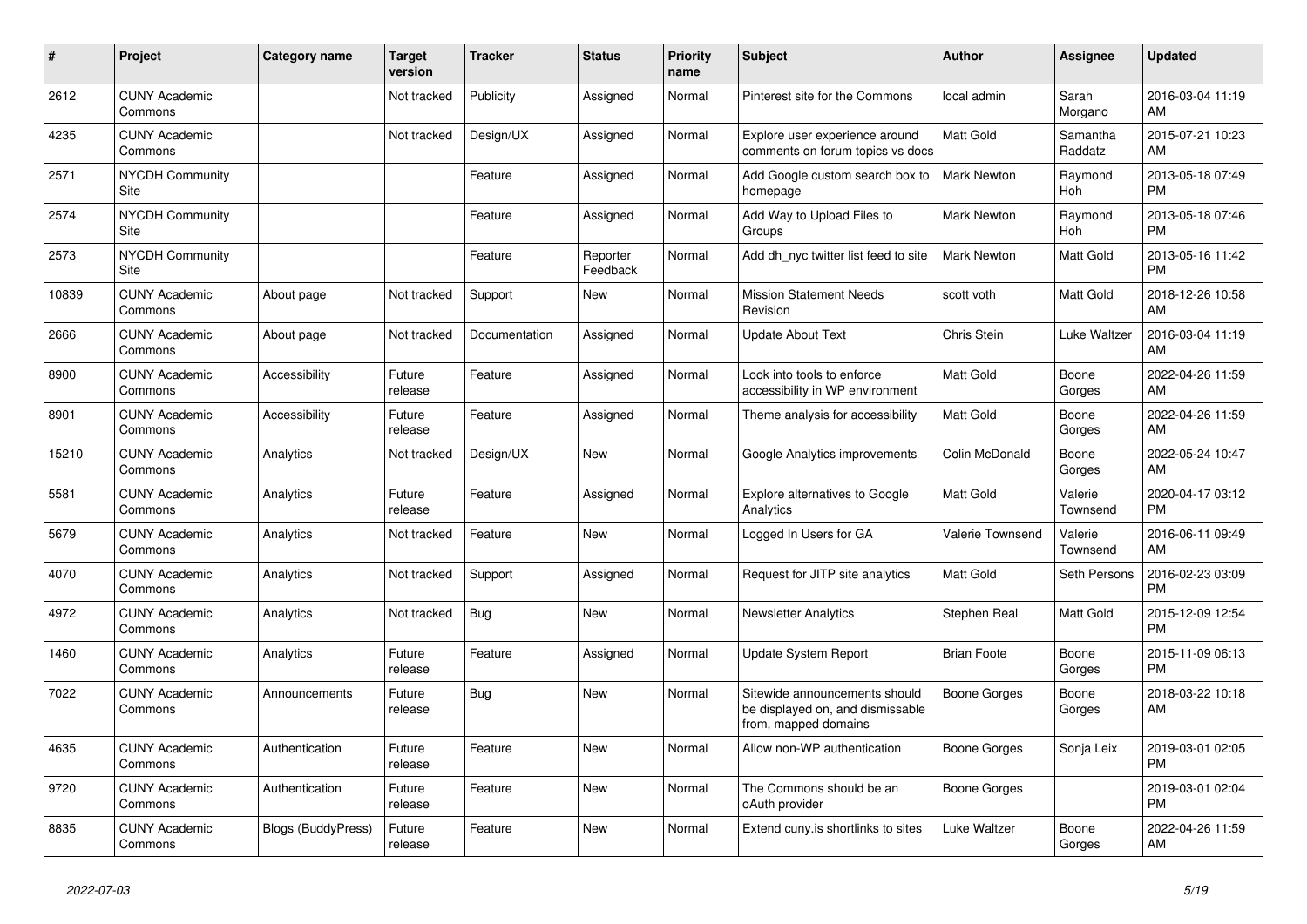| #     | Project                         | <b>Category name</b>      | <b>Target</b><br>version | <b>Tracker</b> | <b>Status</b>        | Priority<br>name | <b>Subject</b>                                                       | <b>Author</b>    | <b>Assignee</b>     | <b>Updated</b>                |
|-------|---------------------------------|---------------------------|--------------------------|----------------|----------------------|------------------|----------------------------------------------------------------------|------------------|---------------------|-------------------------------|
| 12350 | <b>CUNY Academic</b><br>Commons | <b>Blogs (BuddyPress)</b> | Not tracked              | Support        | Reporter<br>Feedback | Normal           | URL creation problem                                                 | Marilyn Weber    |                     | 2020-02-03 11:27<br>AM        |
| 8836  | <b>CUNY Academic</b><br>Commons | <b>Blogs (BuddyPress)</b> | Future<br>release        | Feature        | Assigned             | Normal           | Redesign site launch process                                         | Matt Gold        | Boone<br>Gorges     | 2019-10-03 02:49<br><b>PM</b> |
| 6078  | <b>CUNY Academic</b><br>Commons | <b>Blogs (BuddyPress)</b> | Future<br>release        | Feature        | New                  | Normal           | Explore Adding Network Blog<br>Metadata Plugin                       | Luke Waltzer     | Luke Waltzer        | 2016-10-11 10:29<br><b>PM</b> |
| 11243 | <b>CUNY Academic</b><br>Commons | BuddyPress (misc)         | Future<br>release        | <b>Bug</b>     | <b>New</b>           | Normal           | Audit bp-custom.php                                                  | Raymond Hoh      | Raymond<br>Hoh      | 2022-04-26 11:59<br>AM        |
| 7624  | <b>CUNY Academic</b><br>Commons | BuddyPress (misc)         | Future<br>release        | Design/UX      | New                  | Normal           | <b>BP Notifications</b>                                              | Luke Waltzer     | Paige Dupont        | 2017-02-08 10:43<br><b>PM</b> |
| 554   | <b>CUNY Academic</b><br>Commons | BuddyPress (misc)         | Future<br>release        | Feature        | Assigned             | Normal           | Add Trackback notifications to<br>site-wide activity feed            | <b>Matt Gold</b> | Boone<br>Gorges     | 2015-11-09 06:19<br><b>PM</b> |
| 599   | <b>CUNY Academic</b><br>Commons | BuddyPress (misc)         | Future<br>release        | Feature        | Assigned             | Normal           | Consider adding rating plugins for<br><b>BuddyPress/BBPress</b>      | <b>Matt Gold</b> | Boone<br>Gorges     | 2011-08-22 06:50<br><b>PM</b> |
| 635   | <b>CUNY Academic</b><br>Commons | BuddyPress (misc)         | Future<br>release        | Feature        | Assigned             | Normal           | Big Blue Button -<br>Videoconferencing in Groups and<br><b>Blogs</b> | Matt Gold        | Boone<br>Gorges     | 2011-03-14 03:24<br><b>PM</b> |
| 500   | <b>CUNY Academic</b><br>Commons | BuddyPress (misc)         | Future<br>release        | Feature        | Assigned             | Normal           | <b>Export Group Data</b>                                             | Matt Gold        | Boone<br>Gorges     | 2010-12-19 12:09<br><b>PM</b> |
| 435   | <b>CUNY Academic</b><br>Commons | BuddyPress (misc)         | Future<br>release        | Feature        | Assigned             | Normal           | Include Avatar Images in Forum<br><b>Post Notification Emails</b>    | Matt Gold        | Boone<br>Gorges     | 2010-12-08 12:40<br><b>PM</b> |
| 377   | <b>CUNY Academic</b><br>Commons | BuddyPress (misc)         | Future<br>release        | Feature        | Assigned             | Normal           | Like buttons                                                         | Matt Gold        | Boone<br>Gorges     | 2010-11-16 05:13<br><b>PM</b> |
| 2523  | <b>CUNY Academic</b><br>Commons | <b>BuddyPress Docs</b>    | Future<br>release        | Feature        | Assigned             | Normal           | Allow Users to Upload Images to<br><b>BP</b> Docs                    | <b>Matt Gold</b> | Boone<br>Gorges     | 2015-11-09 06:14<br><b>PM</b> |
| 1744  | <b>CUNY Academic</b><br>Commons | <b>BuddyPress Docs</b>    | Future<br>release        | Feature        | Assigned             | Normal           | Spreadsheet-style Docs                                               | Boone Gorges     | Boone<br>Gorges     | 2015-11-09 06:13<br><b>PM</b> |
| 1422  | <b>CUNY Academic</b><br>Commons | <b>BuddyPress Docs</b>    | Future<br>release        | Feature        | Assigned             | Normal           | Make "created Doc" activity icons<br>non-mini                        | Boone Gorges     | Boone<br>Gorges     | 2015-11-09 05:48<br><b>PM</b> |
| 618   | <b>CUNY Academic</b><br>Commons | <b>BuddyPress Docs</b>    | Future<br>release        | Feature        | Assigned             | Normal           | <b>BuddyPress Docs: export formats</b>                               | Boone Gorges     | Boone<br>Gorges     | 2015-11-09 05:38<br><b>PM</b> |
| 4226  | <b>CUNY Academic</b><br>Commons | <b>BuddyPress Docs</b>    | Future<br>release        | Design/UX      | <b>New</b>           | Normal           | Add option to connect a Doc with<br>a Group                          | Samantha Raddatz | Samantha<br>Raddatz | 2015-09-09 04:08<br><b>PM</b> |
| 13466 | <b>CUNY Academic</b><br>Commons | Cavalcade                 | Future<br>release        | Feature        | <b>New</b>           | Normal           | Automated cleanup for duplicate<br>Cavalcade tasks                   | Boone Gorges     | Boone<br>Gorges     | 2020-10-13 05:24<br><b>PM</b> |
| 14994 | <b>CUNY Academic</b><br>Commons | cdev.gc.cuny.edu          | Not tracked              | Support        | In Progress          | Normal           | Clear Cache on CDEV                                                  | scott voth       | Raymond<br>Hoh      | 2021-12-07 03:51<br><b>PM</b> |
| 9060  | <b>CUNY Academic</b><br>Commons | Commons In A Box          | Not tracked              | <b>Bug</b>     | Hold                 | Normal           | Problems with CBox image library<br>/ upload                         | Lisa Rhody       | Raymond<br>Hoh      | 2018-01-10 03:26<br><b>PM</b> |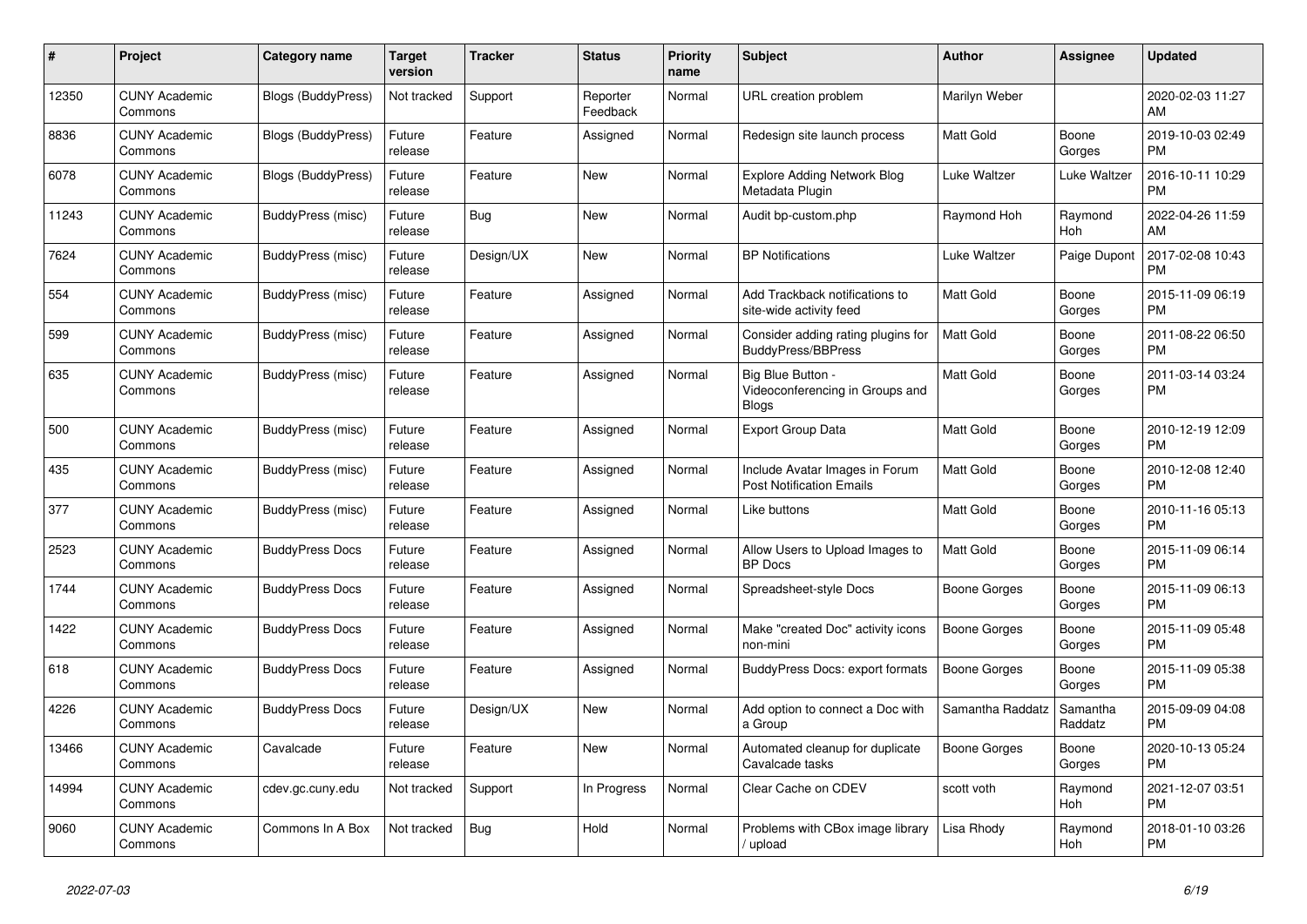| #     | <b>Project</b>                  | Category name              | <b>Target</b><br>version | <b>Tracker</b> | <b>Status</b>        | <b>Priority</b><br>name | <b>Subject</b>                                                      | <b>Author</b>           | Assignee            | <b>Updated</b>                |
|-------|---------------------------------|----------------------------|--------------------------|----------------|----------------------|-------------------------|---------------------------------------------------------------------|-------------------------|---------------------|-------------------------------|
| 4027  | <b>CUNY Academic</b><br>Commons | Commons In A Box           | Not tracked              | Design/UX      | Assigned             | Normal                  | Usability review of CBOX update<br>procedures                       | <b>Matt Gold</b>        | Samantha<br>Raddatz | 2015-05-11 06:36<br><b>PM</b> |
| 10226 | <b>CUNY Academic</b><br>Commons | Courses                    | Future<br>release        | Feature        | New                  | Normal                  | Add "My Courses" to drop down<br>list                               | scott voth              | Boone<br>Gorges     | 2021-11-19 12:42<br><b>PM</b> |
| 12438 | <b>CUNY Academic</b><br>Commons | Courses                    | Not tracked              | <b>Bug</b>     | <b>New</b>           | Normal                  | Site appearing twice                                                | Laurie Hurson           | Boone<br>Gorges     | 2020-02-18 01:34<br><b>PM</b> |
| 11789 | <b>CUNY Academic</b><br>Commons | Courses                    | Future<br>release        | Feature        | <b>New</b>           | Normal                  | Ability to remove item from<br>Courses list                         | Laurie Hurson           | Sonja Leix          | 2019-09-24 12:28<br><b>PM</b> |
| 11556 | <b>CUNY Academic</b><br>Commons | Courses                    | Not tracked              | <b>Bug</b>     | Reporter<br>Feedback | Normal                  | Instructor name given in course<br>listing                          | Tom Harbison            |                     | 2019-06-25 04:12<br><b>PM</b> |
| 9420  | <b>CUNY Academic</b><br>Commons | cuny.is                    | Not tracked              | Feature        | <b>New</b>           | Normal                  | Request for http://cuny.is/streams                                  | Raffi<br>Khatchadourian | Marilyn<br>Weber    | 2018-04-02 10:08<br>AM        |
| 10439 | <b>CUNY Academic</b><br>Commons | Design                     | 2.1.0                    | Design/UX      | <b>New</b>           | Normal                  | Create Style Guide for Commons                                      | Sonja Leix              | Sara Cannon         | 2022-06-28 01:43<br><b>PM</b> |
| 8902  | <b>CUNY Academic</b><br>Commons | Design                     | Not tracked              | Feature        | Assigned             | Normal                  | Report back on research on<br><b>BuddyPress themes</b>              | <b>Matt Gold</b>        | Michael Smith       | 2017-11-10 12:31<br><b>PM</b> |
| 2754  | <b>CUNY Academic</b><br>Commons | Design                     | Future<br>release        | Feature        | Assigned             | Normal                  | Determine strategy for CAC logo<br>handling in top header           | Micki Kaufman           | Chris Stein         | 2015-01-05 08:53<br><b>PM</b> |
| 860   | <b>CUNY Academic</b><br>Commons | Design                     | Future<br>release        | Design/UX      | Assigned             | Normal                  | <b>Standardize Button Treatment</b><br><b>Across the Commons</b>    | Chris Stein             | Chris Stein         | 2014-05-01 09:45<br>AM        |
| 16199 | <b>CUNY Academic</b><br>Commons | <b>Directories</b>         | 2.0.3                    | <b>Bug</b>     | <b>New</b>           | Normal                  | Removed "Semester" Filter from<br><b>Courses Directory</b>          | Laurie Hurson           | Boone<br>Gorges     | 2022-06-29 11:32<br>AM        |
| 4225  | <b>CUNY Academic</b><br>Commons | <b>DiRT</b> Integration    | Future<br>release        | Design/UX      | <b>New</b>           | Normal                  | Add information to DIRT page (in<br>Create a Group)                 | Samantha Raddatz        | Matt Gold           | 2015-06-26 03:14<br><b>PM</b> |
| 3524  | <b>CUNY Academic</b><br>Commons | Documentation              | Not tracked              | Documentation  | Assigned             | Normal                  | Post describing all you can do<br>when starting up a new blog/group | <b>Matt Gold</b>        | scott voth          | 2014-10-04 12:56<br><b>PM</b> |
| 14496 | <b>CUNY Academic</b><br>Commons | Domain Mapping             | Future<br>release        | Bug            | New                  | Normal                  | Mapped domain SSO uses<br>third-party cookies                       | Raymond Hoh             | Raymond<br>Hoh      | 2021-05-24 04:03<br><b>PM</b> |
| 11493 | <b>CUNY Academic</b><br>Commons | Domain Mapping             | Not tracked              | Support        | Reporter<br>Feedback | Normal                  | Domain Mapping Request - Talia<br>Schaffer                          | scott voth              | Matt Gold           | 2019-08-06 08:39<br>AM        |
| 10982 | <b>CUNY Academic</b><br>Commons | Domain Mapping             | Not tracked              | Support        | Reporter<br>Feedback | Normal                  | <b>CNAME</b> question                                               | scott voth              |                     | 2019-01-22 04:29<br><b>PM</b> |
| 15604 | <b>CUNY Academic</b><br>Commons | <b>Email Notifications</b> | Future<br>release        | Feature        | Assigned             | Normal                  | <b>Restructure Commons Group</b><br>Digest Email Messages           | <b>Matt Gold</b>        | Boone<br>Gorges     | 2022-05-26 10:45<br>AM        |
| 12042 | <b>CUNY Academic</b><br>Commons | <b>Email Notifications</b> | Future<br>release        | Feature        | New                  | Normal                  | Improved error logging for BPGES<br>send queue                      | <b>Boone Gorges</b>     | Boone<br>Gorges     | 2021-11-19 12:25<br><b>PM</b> |
| 5992  | <b>CUNY Academic</b><br>Commons | <b>Email Notifications</b> | Future<br>release        | Feature        | <b>New</b>           | Normal                  | Changing the From line of<br>autogenerated blog emails              | Marilyn Weber           |                     | 2018-09-27 05:19<br><b>PM</b> |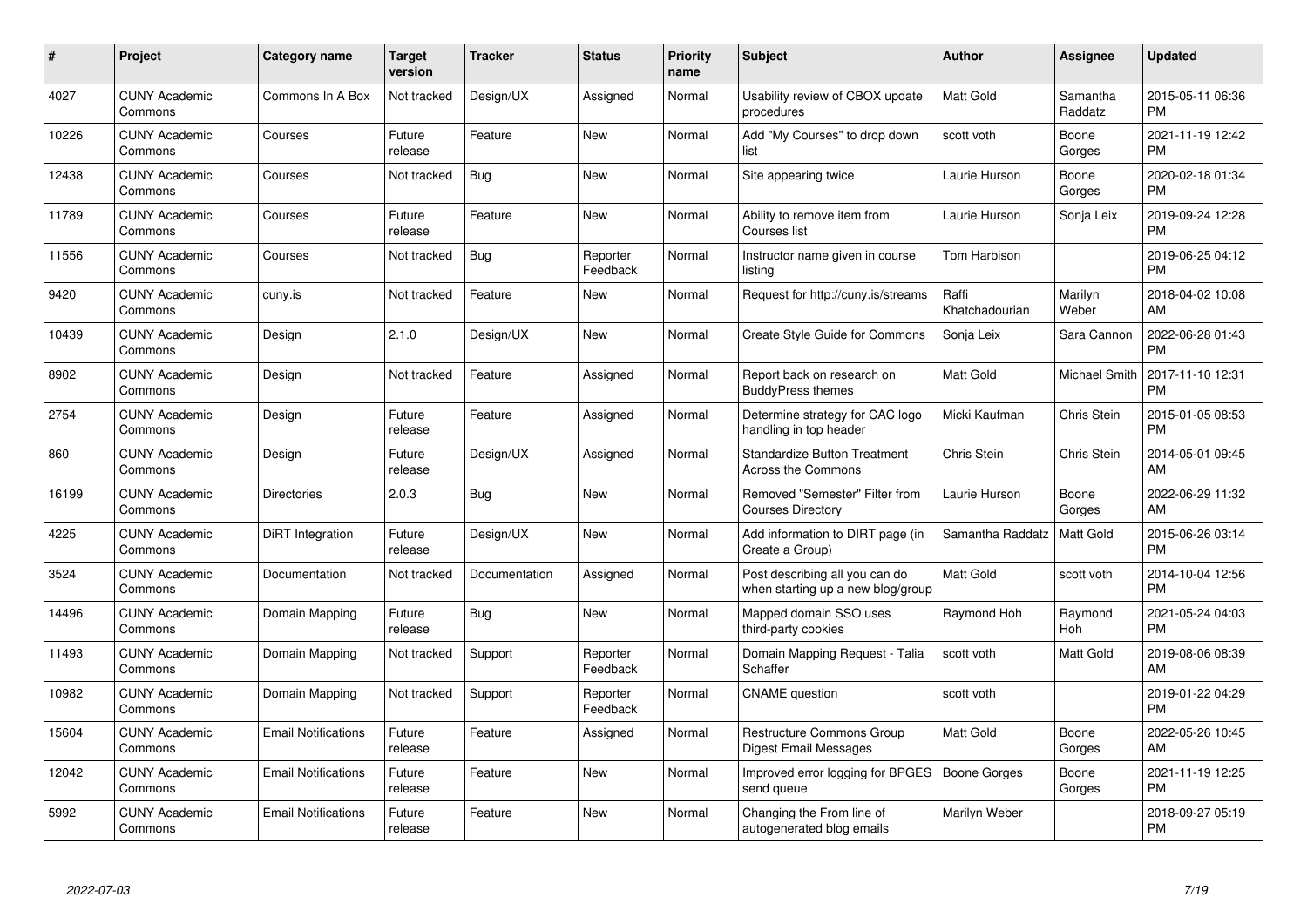| #     | Project                         | <b>Category name</b>       | <b>Target</b><br>version | <b>Tracker</b> | <b>Status</b>        | <b>Priority</b><br>name | <b>Subject</b>                                                                      | <b>Author</b>           | <b>Assignee</b>     | <b>Updated</b>                |
|-------|---------------------------------|----------------------------|--------------------------|----------------|----------------------|-------------------------|-------------------------------------------------------------------------------------|-------------------------|---------------------|-------------------------------|
| 9979  | <b>CUNY Academic</b><br>Commons | <b>Email Notifications</b> | Not tracked              | Bug            | Reporter<br>Feedback | Normal                  | Reports of slow email activation<br>emails                                          | <b>Matt Gold</b>        | Boone<br>Gorges     | 2018-08-29 09:40<br><b>PM</b> |
| 11531 | <b>CUNY Academic</b><br>Commons | Events                     | Future<br>release        | Feature        | <b>New</b>           | Normal                  | Main Events calendar should<br>include non-public events that<br>user has access to | scott voth              | Boone<br>Gorges     | 2019-06-11 10:00<br>AM        |
| 11077 | <b>CUNY Academic</b><br>Commons | Events                     | Not tracked              | Feature        | Reporter<br>Feedback | Normal                  | Show event category description<br>in event list view                               | Raffi<br>Khatchadourian |                     | 2019-02-12 10:38<br><b>PM</b> |
| 4481  | <b>CUNY Academic</b><br>Commons | Events                     | Future<br>release        | Feature        | New                  | Normal                  | Group admins/mods should have<br>the ability to unlink an event from<br>the group   | <b>Boone Gorges</b>     | Boone<br>Gorges     | 2017-04-24 03:53<br><b>PM</b> |
| 4903  | <b>CUNY Academic</b><br>Commons | Events                     | Future<br>release        | Design/UX      | Assigned             | Normal                  | Improving visual appearance of<br>event calendars                                   | Matt Gold               | Boone<br>Gorges     | 2016-10-13 11:51<br>AM        |
| 5696  | <b>CUNY Academic</b><br>Commons | Events                     | Future<br>release        | Feature        | Assigned             | Normal                  | Events Calendar - display options<br>/ calendar aggregation                         | <b>Matt Gold</b>        | Boone<br>Gorges     | 2016-10-13 11:44<br>AM        |
| 4438  | <b>CUNY Academic</b><br>Commons | Events                     | Future<br>release        | Bug            | Assigned             | Normal                  | Events Calendar - Export<br><b>Recurring Events</b>                                 | scott voth              | Daniel Jones        | 2016-05-23 04:25<br><b>PM</b> |
| 4592  | <b>CUNY Academic</b><br>Commons | Events                     | Future<br>release        | Design/UX      | New                  | Normal                  | Event Creation - Venue Dropdown<br>Slow                                             | Samantha Raddatz        | Boone<br>Gorges     | 2015-09-14 04:56<br><b>PM</b> |
| 4238  | <b>CUNY Academic</b><br>Commons | Events                     | Future<br>release        | Feature        | Assigned             | Normal                  | Copy Events to Other Groups?                                                        | <b>Matt Gold</b>        | Boone<br>Gorges     | 2015-07-02 10:08<br>AM        |
| 4053  | <b>CUNY Academic</b><br>Commons | Events                     | Future<br>release        | Feature        | Assigned             | Normal                  | Create new tab for past events                                                      | <b>Matt Gold</b>        | Boone<br>Gorges     | 2015-05-12 02:10<br><b>PM</b> |
| 3475  | <b>CUNY Academic</b><br>Commons | Events                     | Future<br>release        | Feature        | Assigned             | Normal                  | Request to add plugin to<br>streamline room<br>booking/appointment booking          | Naomi Barrettara        | Boone<br>Gorges     | 2014-12-01 05:14<br><b>PM</b> |
| 3580  | <b>CUNY Academic</b><br>Commons | <b>Group Blogs</b>         | Future<br>release        | Feature        | New                  | Normal                  | Multiple blogs per group                                                            | Boone Gorges            | Boone<br>Gorges     | 2018-02-20 02:02<br><b>PM</b> |
| 8756  | <b>CUNY Academic</b><br>Commons | Group Blogs                | Future<br>release        | Feature        | Hold                 | Normal                  | Connect multiple blogs to one<br>group?                                             | <b>Matt Gold</b>        | Boone<br>Gorges     | 2017-09-30 10:42<br>AM        |
| 5317  | <b>CUNY Academic</b><br>Commons | Group Blogs                | Not tracked              | Bug            | Reporter<br>Feedback | Normal                  | Notifications of New Post Didn't<br>Come                                            | Luke Waltzer            | Samantha<br>Raddatz | 2016-03-21 10:41<br><b>PM</b> |
| 653   | <b>CUNY Academic</b><br>Commons | Group Blogs                | Future<br>release        | Feature        | Assigned             | Normal                  | Redesign Integration of Groups<br>and Blogs                                         | <b>Matt Gold</b>        | Samantha<br>Raddatz | 2015-11-09 05:40<br><b>PM</b> |
| 12091 | <b>CUNY Academic</b><br>Commons | <b>Group Files</b>         | Future<br>release        | Feature        | <b>New</b>           | Normal                  | Improved pre-upload file validation<br>for bp-group-documents                       | Boone Gorges            | Boone<br>Gorges     | 2019-11-14 01:21<br><b>PM</b> |
| 11834 | <b>CUNY Academic</b><br>Commons | <b>Group Files</b>         | Future<br>release        | Feature        | New                  | Normal                  | Improved tools for managing<br>group file folders                                   | Boone Gorges            | Sonja Leix          | 2019-09-06 03:55<br><b>PM</b> |
| 13199 | <b>CUNY Academic</b><br>Commons | Group Forums               | Future<br>release        | Feature        | New                  | Normal                  | Favoring Groups over bbPress<br>plugin                                              | Colin McDonald          | Colin<br>McDonald   | 2021-11-19 12:28<br><b>PM</b> |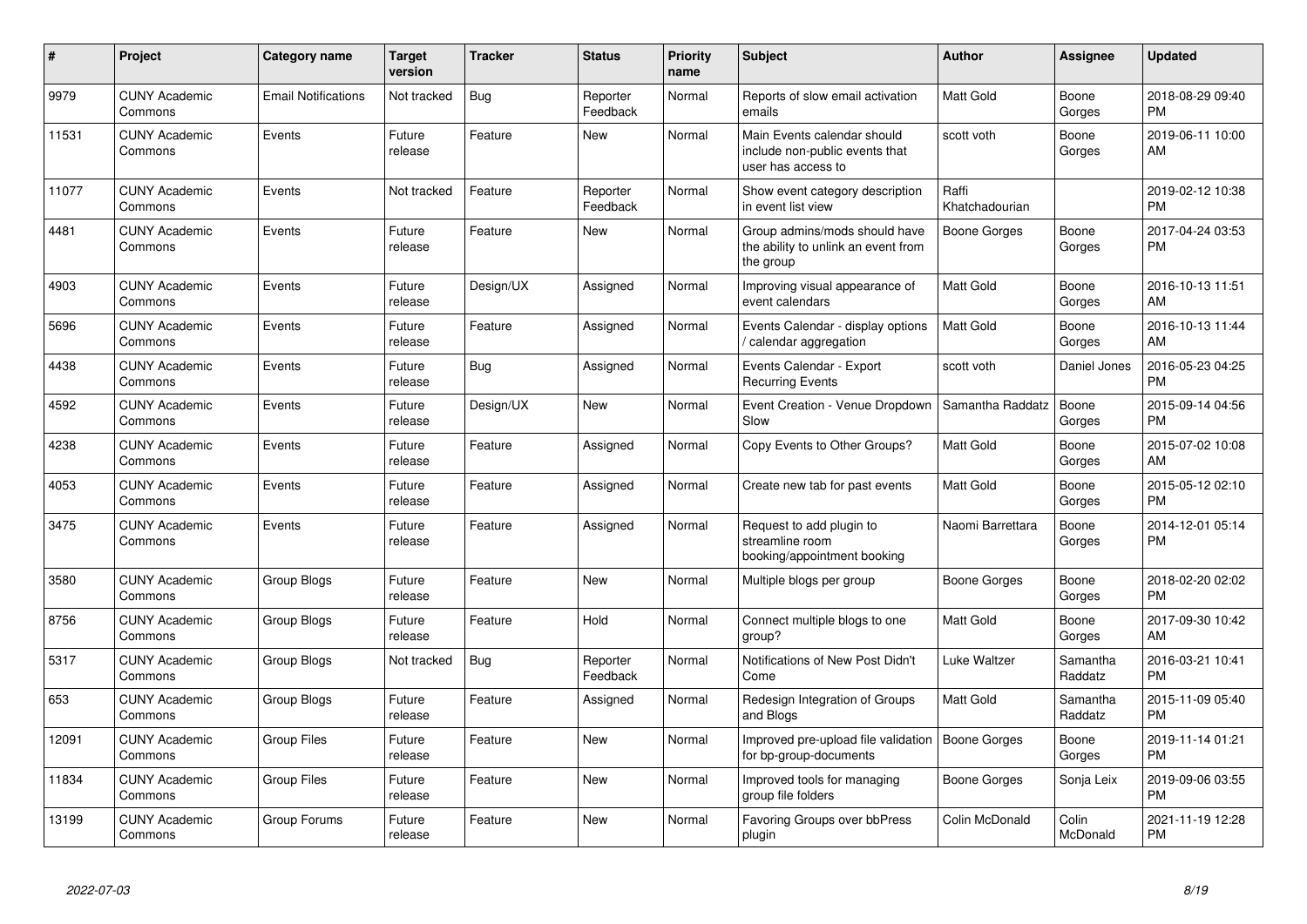| #     | Project                         | <b>Category name</b> | <b>Target</b><br>version | <b>Tracker</b> | <b>Status</b>        | <b>Priority</b><br>name | <b>Subject</b>                                                                             | <b>Author</b>       | Assignee            | <b>Updated</b>                |
|-------|---------------------------------|----------------------|--------------------------|----------------|----------------------|-------------------------|--------------------------------------------------------------------------------------------|---------------------|---------------------|-------------------------------|
| 13358 | <b>CUNY Academic</b><br>Commons | Group Forums         | Future<br>release        | Feature        | New                  | Normal                  | Improved UI for group forum<br>threading settings                                          | Boone Gorges        | Raymond<br>Hoh      | 2021-11-19 12:27<br><b>PM</b> |
| 13328 | <b>CUNY Academic</b><br>Commons | Group Forums         | Not tracked              | <b>Bug</b>     | Reporter<br>Feedback | Normal                  | cross-posting in two related<br>groups                                                     | Marilyn Weber       | Raymond<br>Hoh      | 2020-09-15 10:39<br><b>PM</b> |
| 10659 | <b>CUNY Academic</b><br>Commons | Group Forums         | Future<br>release        | Feature        | Assigned             | Normal                  | Post to multiple groups via email                                                          | <b>Matt Gold</b>    | Raymond<br>Hoh      | 2018-11-15 12:54<br>AM        |
| 9835  | <b>CUNY Academic</b><br>Commons | Group Forums         | Future<br>release        | <b>Bug</b>     | Assigned             | Normal                  | add a "like" function?                                                                     | Marilyn Weber       | <b>Erik Trainer</b> | 2018-06-05 01:49<br><b>PM</b> |
| 7928  | <b>CUNY Academic</b><br>Commons | Group Forums         | Not tracked              | Bug            | New                  | Normal                  | Duplicate Forum post                                                                       | Luke Waltzer        | Raymond<br>Hoh      | 2017-04-11 09:27<br><b>PM</b> |
| 5268  | <b>CUNY Academic</b><br>Commons | Group Forums         | Future<br>release        | Bug            | Assigned             | Normal                  | Long-time to post to multiple<br>groups                                                    | Luke Waltzer        | Daniel Jones        | 2016-09-07 06:31<br><b>PM</b> |
| 3192  | <b>CUNY Academic</b><br>Commons | Group Forums         | Future<br>release        | Feature        | Assigned             | Normal                  | Customizable forum views for<br>bbPress 2.x group forums                                   | Boone Gorges        | Raymond<br>Hoh      | 2015-11-09 12:47<br><b>PM</b> |
| 4221  | <b>CUNY Academic</b><br>Commons | Group Forums         | Future<br>release        | Design/UX      | Assigned             | Normal                  | Add 'Number of Posts' display<br>option to Forum page                                      | Samantha Raddatz    | Samantha<br>Raddatz | 2015-06-26 02:21<br><b>PM</b> |
| 3059  | <b>CUNY Academic</b><br>Commons | Group Forums         | Future<br>release        | Design/UX      | New                  | Normal                  | Forum Post Permissable Content<br><b>Explanatory Text</b>                                  | Chris Stein         | Chris Stein         | 2015-04-02 11:27<br>AM        |
| 3193  | <b>CUNY Academic</b><br>Commons | Group Forums         | Future<br>release        | Feature        | Assigned             | Normal                  | bbPress 2.x dynamic roles and<br><b>RBE</b>                                                | Boone Gorges        | Boone<br>Gorges     | 2014-09-30 01:30<br><b>PM</b> |
| 585   | <b>CUNY Academic</b><br>Commons | Group Forums         | Future<br>release        | Feature        | Assigned             | Normal                  | Merge Forum Topics                                                                         | Sarah Morgano       | Boone<br>Gorges     | 2011-07-06 04:11<br><b>PM</b> |
| 3308  | <b>CUNY Academic</b><br>Commons | Group Invitations    | Future<br>release        | Feature        | Assigned             | Normal                  | Allow members to rescind group<br>invitations                                              | <b>Matt Gold</b>    | Boone<br>Gorges     | 2015-04-01 08:53<br><b>PM</b> |
| 3419  | <b>CUNY Academic</b><br>Commons | Group Invitations    | 1.6.14                   | Bug            | Testing<br>Required  | Normal                  | Neatening the display of<br>messages on group requests                                     | Matt Gold           | Boone<br>Gorges     | 2014-09-01 09:29<br><b>PM</b> |
| 13650 | <b>CUNY Academic</b><br>Commons | Group Library        | Future<br>release        | Feature        | New                  | Normal                  | Forum Attachments in Group<br>Library                                                      | Laurie Hurson       |                     | 2021-11-19 12:30<br><b>PM</b> |
| 14309 | <b>CUNY Academic</b><br>Commons | Group Library        | Future<br>release        | Feature        | <b>New</b>           | Normal                  | Better handling of<br>bp_group_document file download<br>attempts when file is not present | <b>Boone Gorges</b> | Boone<br>Gorges     | 2021-11-19 12:28<br><b>PM</b> |
| 13370 | <b>CUNY Academic</b><br>Commons | Group Library        | Future<br>release        | Feature        | New                  | Normal                  | Library bulk deletion and folder<br>editing                                                | Colin McDonald      | Boone<br>Gorges     | 2020-10-13 10:41<br>AM        |
| 7115  | <b>CUNY Academic</b><br>Commons | Groups (misc)        | Future<br>release        | Feature        | Reporter<br>Feedback | Normal                  | make licensing info clear during<br>group creation                                         | <b>Matt Gold</b>    | Raymond<br>Hoh      | 2020-12-08 11:32<br>AM        |
| 12446 | <b>CUNY Academic</b><br>Commons | Groups (misc)        | Future<br>release        | Feature        | Reporter<br>Feedback | Normal                  | Toggle default site to group forum<br>posting                                              | Laurie Hurson       | Laurie Hurson       | 2020-03-10 11:57<br>AM        |
| 1544  | <b>CUNY Academic</b><br>Commons | Groups (misc)        | Future<br>release        | Feature        | Reporter<br>Feedback | Normal                  | Group Filtering and Sorting                                                                | <b>Matt Gold</b>    | Chris Stein         | 2019-03-01 02:25<br><b>PM</b> |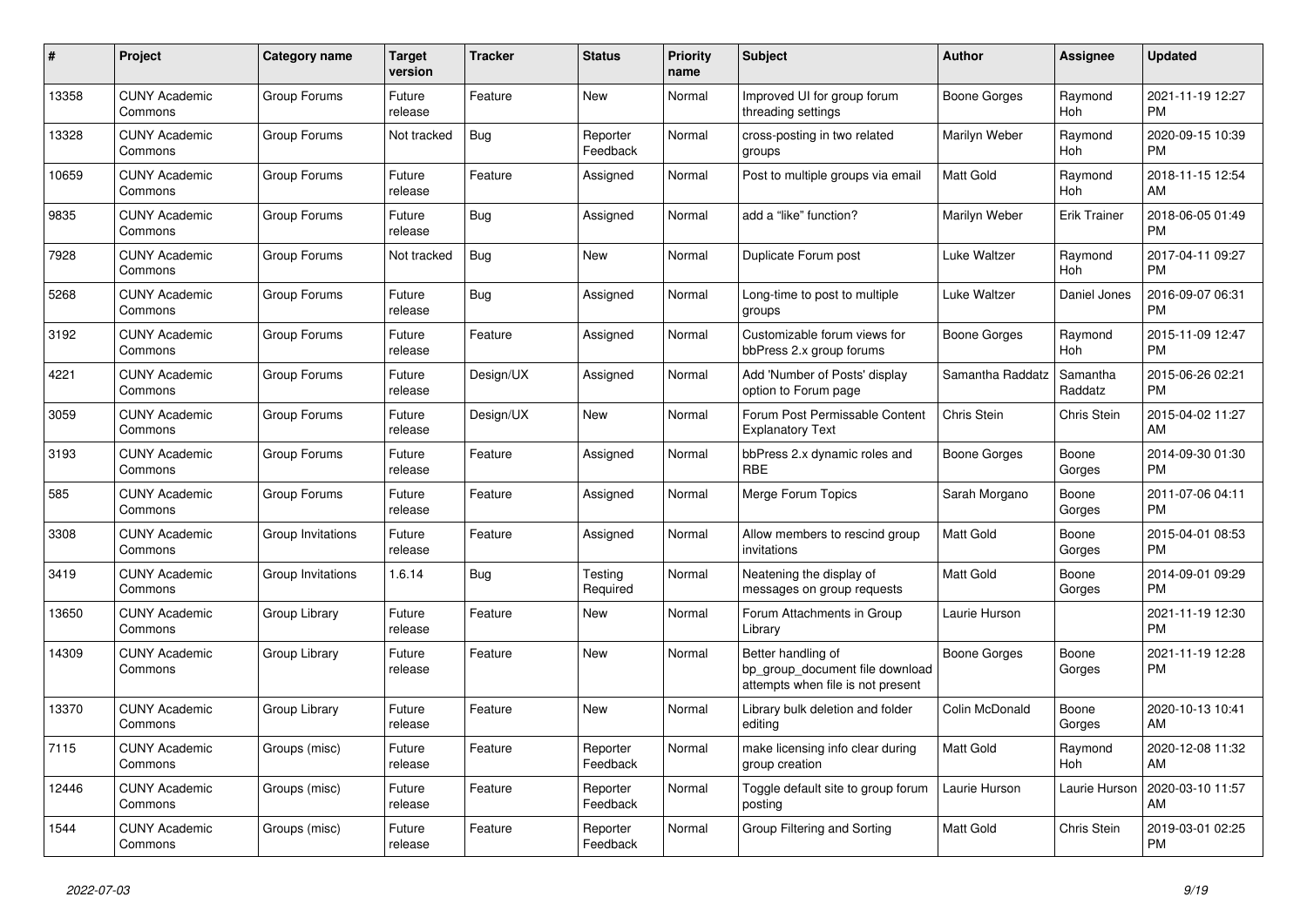| #     | Project                         | <b>Category name</b>                  | Target<br>version | <b>Tracker</b> | <b>Status</b> | <b>Priority</b><br>name | <b>Subject</b>                                                   | <b>Author</b>     | Assignee            | <b>Updated</b>                |
|-------|---------------------------------|---------------------------------------|-------------------|----------------|---------------|-------------------------|------------------------------------------------------------------|-------------------|---------------------|-------------------------------|
| 9015  | <b>CUNY Academic</b><br>Commons | Groups (misc)                         | Not tracked       | Outreach       | Assigned      | Normal                  | Email group admins the email<br>addresses of their groups        | <b>Matt Gold</b>  | Matt Gold           | 2018-01-02 09:54<br>AM        |
| 481   | <b>CUNY Academic</b><br>Commons | Groups (misc)                         | Future<br>release | Feature        | Assigned      | Normal                  | ability to archive inactive groups<br>and blogs                  | Michael Mandiberg | Samantha<br>Raddatz | 2015-11-09 05:56<br><b>PM</b> |
| 3458  | <b>CUNY Academic</b><br>Commons | Groups (misc)                         | Future<br>release | Feature        | Assigned      | Normal                  | Filter Members of Group by<br>Campus                             | Michael Smith     | Samantha<br>Raddatz | 2014-09-26 08:32<br><b>PM</b> |
| 12392 | <b>CUNY Academic</b><br>Commons | Help/Codex                            | Not tracked       | Documentation  | New           | Normal                  | <b>Updates to Common Commons</b><br>Questions on Help Page       | scott voth        | Margaret<br>Galvan  | 2020-02-11 10:53<br>AM        |
| 11883 | <b>CUNY Academic</b><br>Commons | Help/Codex                            | Not tracked       | Support        | <b>New</b>    | Normal                  | Need Embedding Help Page<br>Update (Tableau)                     | Anthony Wheeler   | scott voth          | 2019-09-24 08:49<br>AM        |
| 4980  | <b>CUNY Academic</b><br>Commons | Home Page                             | Future<br>release | Feature        | Assigned      | Normal                  | CAC Featured Content -- Adding<br>Randomization                  | <b>Matt Gold</b>  | Boone<br>Gorges     | 2016-12-12 03:01<br><b>PM</b> |
| 6995  | <b>CUNY Academic</b><br>Commons | Home Page                             | Not tracked       | <b>Bug</b>     | Assigned      | Normal                  | member filter on homepage not<br>workina                         | Matt Gold         | Raymond<br>Hoh      | 2016-12-11 09:46<br><b>PM</b> |
| 1888  | <b>CUNY Academic</b><br>Commons | Home Page                             | Future<br>release | Feature        | Assigned      | Normal                  | Refactor BP MPO Activity Filter to<br>support proper pagination  | Sarah Morgano     | Boone<br>Gorges     | 2014-05-01 07:11<br><b>PM</b> |
| 10580 | <b>CUNY Academic</b><br>Commons | Information<br>Architecture           | Future<br>release | Design/UX      | <b>New</b>    | Normal                  | Primary nav item review                                          | Boone Gorges      | Sara Cannon         | 2022-06-28 01:29<br><b>PM</b> |
| 13891 | <b>CUNY Academic</b><br>Commons | <b>Internal Tools and</b><br>Workflow | 2.1.0             | Feature        | <b>New</b>    | Normal                  | Migrate automated linting to<br>GitHub Actions                   | Boone Gorges      | Jeremy Felt         | 2022-06-29 11:13<br>AM        |
| 15194 | <b>CUNY Academic</b><br>Commons | Internal Tools and<br>Workflow        | 2.1.0             | Feature        | New           | Normal                  | PHPCS sniff for un-restored<br>switch to blog() calls            | Boone Gorges      | Jeremy Felt         | 2022-05-26 10:45<br>AM        |
| 12382 | <b>CUNY Academic</b><br>Commons | Membership                            | Not tracked       | Support        | <b>New</b>    | Normal                  | Email request change                                             | Marilyn Weber     | Marilyn<br>Weber    | 2020-02-06 12:56<br><b>PM</b> |
| 5234  | <b>CUNY Academic</b><br>Commons | Membership                            | Future<br>release | Feature        | Assigned      | Normal                  | Write Unconfirmed patch for WP                                   | Boone Gorges      | Boone<br>Gorges     | 2016-10-24 11:18<br>AM        |
| 3517  | <b>CUNY Academic</b><br>Commons | My Commons                            | Future<br>release | Feature        | Assigned      | Normal                  | Mute/Unmute My Commons<br>updates                                | <b>Matt Gold</b>  | Raymond<br>Hoh      | 2015-11-09 01:19<br><b>PM</b> |
| 3565  | <b>CUNY Academic</b><br>Commons | My Commons                            | Not tracked       | Documentation  | New           | Normal                  | Load Newest inconsistencies                                      | Chris Stein       | scott voth          | 2015-11-09 01:16<br><b>PM</b> |
| 3536  | <b>CUNY Academic</b><br>Commons | My Commons                            | Future<br>release | Feature        | Assigned      | Normal                  | Infinite Scroll on My Commons<br>page                            | Matt Gold         | Raymond<br>Hoh      | 2015-04-13 04:42<br><b>PM</b> |
| 3577  | <b>CUNY Academic</b><br>Commons | My Commons                            | Future<br>release | Design/UX      | Assigned      | Normal                  | Replies to items in My Commons                                   | <b>Matt Gold</b>  | Raymond<br>Hoh      | 2015-04-09 05:19<br><b>PM</b> |
| 3330  | <b>CUNY Academic</b><br>Commons | My Commons                            | Future<br>release | Feature        | Assigned      | Normal                  | "Commons Information" tool                                       | Boone Gorges      | Chris Stein         | 2014-09-22 08:46<br><b>PM</b> |
| 9028  | CUNY Academic<br>Commons        | Onboarding                            | Future<br>release | Feature        | Assigned      | Normal                  | suggest groups to new members<br>during the registration process | <b>Matt Gold</b>  | <b>Chris Stein</b>  | 2018-10-24 12:34<br><b>PM</b> |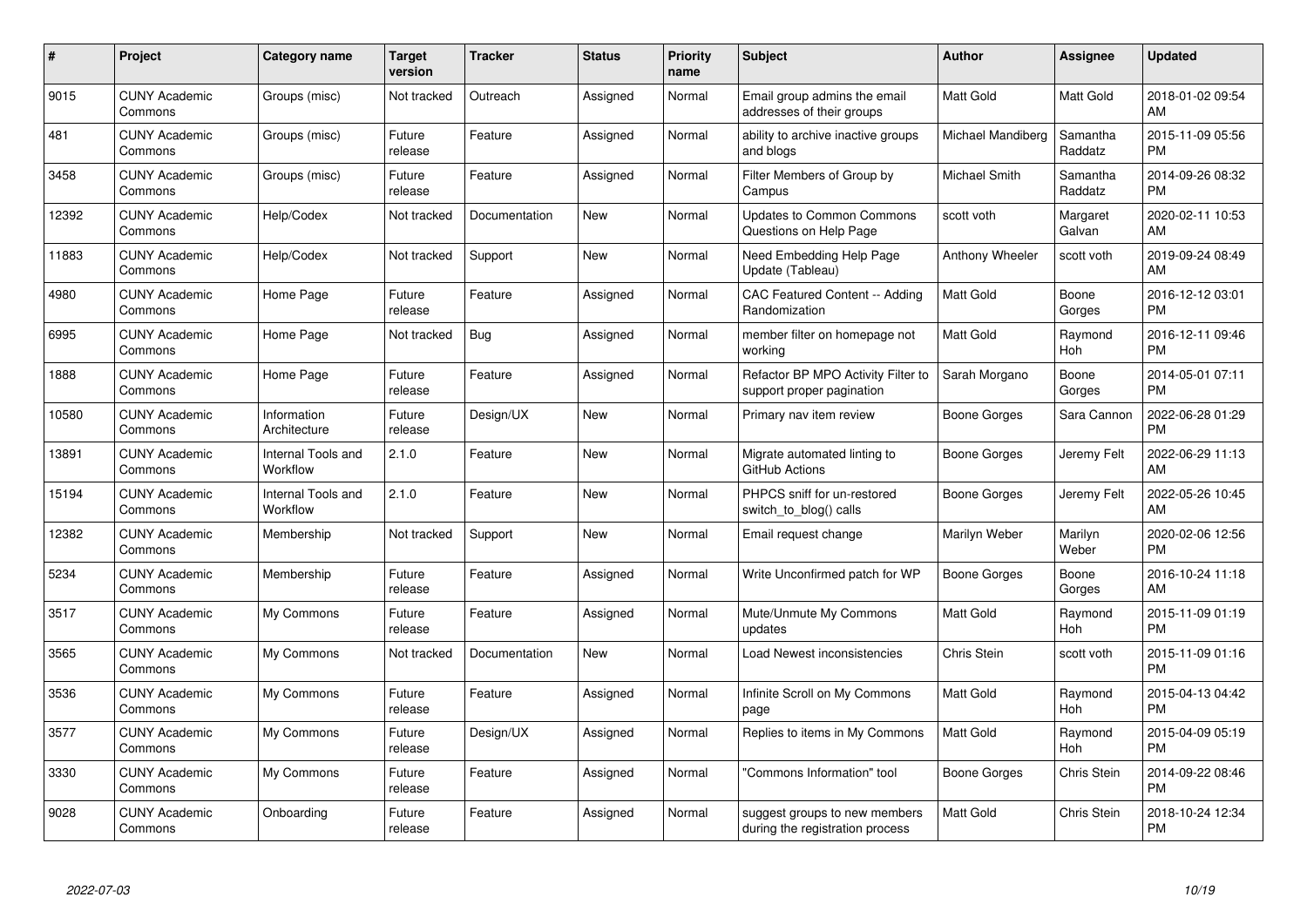| #     | Project                         | <b>Category name</b>    | <b>Target</b><br>version | <b>Tracker</b> | <b>Status</b>        | <b>Priority</b><br>name | <b>Subject</b>                                                                             | <b>Author</b>           | <b>Assignee</b>     | <b>Updated</b>                |
|-------|---------------------------------|-------------------------|--------------------------|----------------|----------------------|-------------------------|--------------------------------------------------------------------------------------------|-------------------------|---------------------|-------------------------------|
| 9895  | <b>CUNY Academic</b><br>Commons | Onboarding              | Future<br>release        | Feature        | Assigned             | Normal                  | Add "Accept Invitation"<br>link/button/function to Group<br>and/or Site invitation emails? | Luke Waltzer            | Boone<br>Gorges     | 2018-06-07 12:42<br><b>PM</b> |
| 8440  | <b>CUNY Academic</b><br>Commons | Onboarding              | Not tracked              | Bug            | New                  | Normal                  | Create Test Email Accounts for<br><b>Onboarding Project</b>                                | Stephen Real            | Stephen Real        | 2017-08-01 09:49<br><b>PM</b> |
| 5955  | <b>CUNY Academic</b><br>Commons | Outreach                | Future<br>release        | Feature        | Assigned             | Normal                  | Create auto-newsletter for<br>commons members                                              | <b>Matt Gold</b>        | Luke Waltzer        | 2016-08-30 10:34<br>AM        |
| 15242 | <b>CUNY Academic</b><br>Commons | Performance             | Not tracked              | Bug            | Reporter<br>Feedback | Normal                  | Slugist site                                                                               | Raffi<br>Khatchadourian | Boone<br>Gorges     | 2022-02-07 11:14<br>AM        |
| 14908 | <b>CUNY Academic</b><br>Commons | Performance             |                          | <b>Bug</b>     | New                  | Normal                  | Stale object cache on cdev                                                                 | Raymond Hoh             | Boone<br>Gorges     | 2021-12-07 09:45<br>AM        |
| 10794 | <b>CUNY Academic</b><br>Commons | Performance             | Not tracked              | Bug            | <b>New</b>           | Normal                  | Memcached connection<br>occasionally breaks                                                | Boone Gorges            | Boone<br>Gorges     | 2018-12-06 03:30<br><b>PM</b> |
| 14787 | <b>CUNY Academic</b><br>Commons | <b>Plugin Packages</b>  | Future<br>release        | Feature        | <b>New</b>           | Normal                  | Creating a "Design" plugin<br>package                                                      | Laurie Hurson           | scott voth          | 2022-04-27 04:56<br><b>PM</b> |
| 14184 | <b>CUNY Academic</b><br>Commons | Public Portfolio        | Future<br>release        | Feature        | New                  | Normal                  | Centralized mechanism for storing<br>Campus affiliations                                   | Boone Gorges            | Boone<br>Gorges     | 2022-01-04 11:35<br>AM        |
| 10354 | <b>CUNY Academic</b><br>Commons | <b>Public Portfolio</b> | Future<br>release        | Feature        | <b>New</b>           | Normal                  | Opt out of Having a Profile Page                                                           | scott voth              | <b>Chris Stein</b>  | 2020-05-12 10:43<br>AM        |
| 11496 | <b>CUNY Academic</b><br>Commons | <b>Public Portfolio</b> | 1.15.2                   | Support        | <b>New</b>           | Normal                  | Replace Twitter Icon on Member<br>Portfolio page                                           | scott voth              | Boone<br>Gorges     | 2019-06-06 01:03<br><b>PM</b> |
| 3768  | <b>CUNY Academic</b><br>Commons | <b>Public Portfolio</b> | Future<br>release        | Feature        | Assigned             | Normal                  | Institutions/Past positions on<br>public portfolios                                        | <b>Matt Gold</b>        | Boone<br>Gorges     | 2018-04-23 10:44<br>AM        |
| 2881  | <b>CUNY Academic</b><br>Commons | <b>Public Portfolio</b> | Future<br>release        | Feature        | Assigned             | Normal                  | Redesign the UX for Profiles                                                               | Chris Stein             | Chris Stein         | 2016-10-13 12:45<br><b>PM</b> |
| 5827  | <b>CUNY Academic</b><br>Commons | <b>Public Portfolio</b> | Future<br>release        | Bug            | Assigned             | Normal                  | Academic Interests square bracket<br>links not working                                     | scott voth              | <b>Chris Stein</b>  | 2016-08-11 11:59<br><b>PM</b> |
| 4622  | <b>CUNY Academic</b><br>Commons | <b>Public Portfolio</b> | Future<br>release        | Design/UX      | New                  | Normal                  | <b>Profile Visibility Settings</b>                                                         | Samantha Raddatz        | Samantha<br>Raddatz | 2015-09-21 12:18<br><b>PM</b> |
| 4404  | <b>CUNY Academic</b><br>Commons | <b>Public Portfolio</b> | Future<br>release        | Design/UX      | Assigned             | Normal                  | Change color of permissions info<br>on portfolio editing interface                         | <b>Matt Gold</b>        | Samantha<br>Raddatz | 2015-08-11 05:28<br><b>PM</b> |
| 4253  | <b>CUNY Academic</b><br>Commons | Public Portfolio        | Future<br>release        | Design/UX      | New                  | Normal                  | Encourage users to add portfolio<br>content                                                | Samantha Raddatz        | Samantha<br>Raddatz | 2015-07-07 11:32<br>AM        |
| 3770  | <b>CUNY Academic</b><br>Commons | <b>Public Portfolio</b> | Future<br>release        | Feature        | Assigned             | Normal                  | Improve Layout/Formatting of<br>Positions Area on Public Portfolios                        | <b>Matt Gold</b>        | <b>Chris Stein</b>  | 2015-04-01 09:17<br><b>PM</b> |
| 3042  | <b>CUNY Academic</b><br>Commons | <b>Public Portfolio</b> | Future<br>release        | Feature        | Assigned             | Normal                  | Browsing member interests                                                                  | <b>Matt Gold</b>        | Boone<br>Gorges     | 2015-03-21 09:04<br><b>PM</b> |
| 2832  | <b>CUNY Academic</b><br>Commons | Public Portfolio        | Future<br>release        | Feature        | Assigned             | Normal                  | Improve interface for (not)<br>auto-linking profile fields                                 | Boone Gorges            | Chris Stein         | 2015-01-05 08:52<br><b>PM</b> |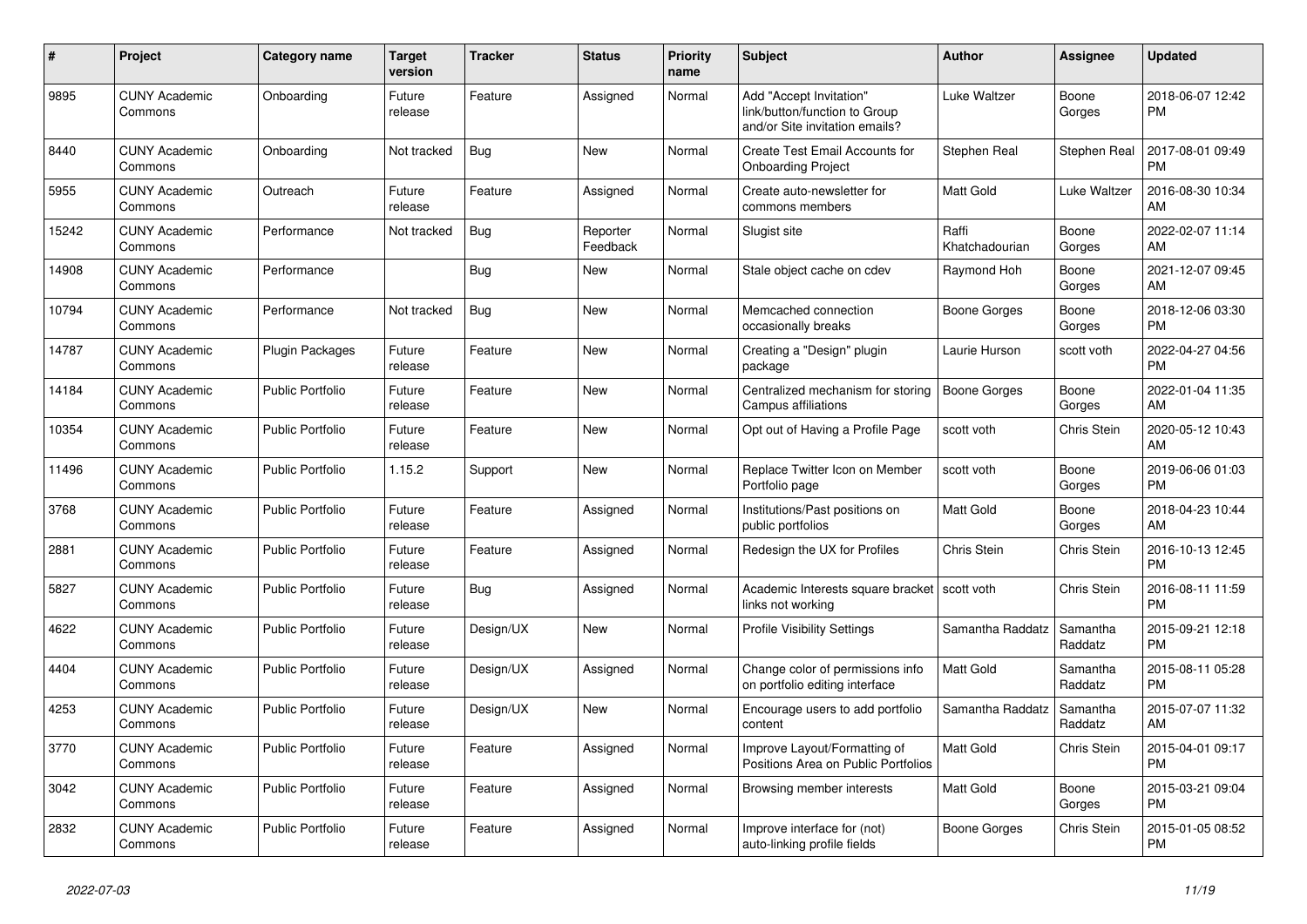| #     | Project                         | <b>Category name</b> | <b>Target</b><br>version | Tracker    | <b>Status</b>        | <b>Priority</b><br>name | <b>Subject</b>                                                                 | Author              | <b>Assignee</b>     | <b>Updated</b>                |
|-------|---------------------------------|----------------------|--------------------------|------------|----------------------|-------------------------|--------------------------------------------------------------------------------|---------------------|---------------------|-------------------------------|
| 2753  | <b>CUNY Academic</b><br>Commons | Public Portfolio     | Future<br>release        | Feature    | <b>New</b>           | Normal                  | Create actual actual tagification in<br>academic interests and other<br>fields | Micki Kaufman       | Boone<br>Gorges     | 2015-01-05 08:52<br>PM        |
| 3220  | <b>CUNY Academic</b><br>Commons | Public Portfolio     | Future<br>release        | Feature    | Assigned             | Normal                  | Add indent/outdent option to<br>Formatting Buttons on Profile<br>Page          | <b>Matt Gold</b>    | Boone<br>Gorges     | 2014-05-21 10:39<br><b>PM</b> |
| 12247 | <b>CUNY Academic</b><br>Commons | Publicity            | Not tracked              | Support    | <b>New</b>           | Normal                  | <b>Screenshot of First Commons</b><br>Homepage                                 | scott voth          | scott voth          | 2020-01-14 12:08<br>PM        |
| 9643  | <b>CUNY Academic</b><br>Commons | Publicity            | Not tracked              | Feature    | New                  | Normal                  | Create a page on the Commons<br>for logos etc.                                 | Stephen Real        | Stephen Real        | 2018-04-24 10:53<br>AM        |
| 6115  | <b>CUNY Academic</b><br>Commons | Publicity            | Not tracked              | Feature    | Assigned             | Normal                  | create digital signage for GC                                                  | Matt Gold           | scott voth          | 2016-10-11 10:09<br><b>PM</b> |
| 6014  | <b>CUNY Academic</b><br>Commons | Publicity            | Future<br>release        | Publicity  | Reporter<br>Feedback | Normal                  | Google search listing                                                          | <b>Matt Gold</b>    | Boone<br>Gorges     | 2016-09-21 03:48<br><b>PM</b> |
| 3510  | <b>CUNY Academic</b><br>Commons | Publicity            | 1.7                      | Publicity  | Assigned             | Normal                  | Post on the News Blog re: 'My<br>Commons'                                      | Micki Kaufman       | Sarah<br>Morgano    | 2014-10-15 11:18<br>AM        |
| 3511  | <b>CUNY Academic</b><br>Commons | Publicity            | 1.7                      | Publicity  | Assigned             | Normal                  | Social media for 1.7                                                           | Micki Kaufman       | Sarah<br>Morgano    | 2014-10-14 03:32<br><b>PM</b> |
| 3509  | <b>CUNY Academic</b><br>Commons | Publicity            | 1.7                      | Publicity  | <b>New</b>           | Normal                  | Create 1.7 digital signage imagery                                             | Micki Kaufman       | Marilyn<br>Weber    | 2014-10-01 12:40<br><b>PM</b> |
| 3506  | <b>CUNY Academic</b><br>Commons | Publicity            | 1.7                      | Publicity  | <b>New</b>           | Normal                  | Prepare 1.7 email messaging                                                    | Micki Kaufman       | Micki<br>Kaufman    | 2014-10-01 12:36<br>PM        |
| 11945 | <b>CUNY Academic</b><br>Commons | Reckoning            | Future<br>release        | Feature    | Reporter<br>Feedback | Normal                  | Add Comments bubble to<br>Reckoning views                                      | <b>Boone Gorges</b> | Boone<br>Gorges     | 2019-11-12 05:14<br><b>PM</b> |
| 11860 | <b>CUNY Academic</b><br>Commons | Registration         | Future<br>release        | Feature    | <b>New</b>           | Normal                  | Ensure Students Are Aware They<br>Can Use Aliases At Registration              | scott voth          |                     | 2019-09-24 08:46<br>AM        |
| 10273 | <b>CUNY Academic</b><br>Commons | Registration         | Not tracked              | Support    | Reporter<br>Feedback | Normal                  | users combining CF and campus<br>address                                       | Marilyn Weber       |                     | 2019-09-18 10:58<br>AM        |
| 5225  | <b>CUNY Academic</b><br>Commons | Registration         | Future<br>release        | Feature    | Assigned             | Normal                  | On-boarding Issues                                                             | Luke Waltzer        | Samantha<br>Raddatz | 2016-02-12 02:58<br><b>PM</b> |
| 308   | <b>CUNY Academic</b><br>Commons | Registration         | Future<br>release        | Feature    | New                  | Normal                  | Group recommendations for<br>signup process                                    | <b>Boone Gorges</b> | Samantha<br>Raddatz | 2015-11-09 05:07<br><b>PM</b> |
| 16177 | <b>CUNY Academic</b><br>Commons | Reply By Email       |                          | <b>Bug</b> | New                  | Normal                  | Switch to Inbound mode for RBE                                                 | Raymond Hoh         | Raymond<br>Hoh      | 2022-05-30 04:32<br>PM        |
| 13430 | <b>CUNY Academic</b><br>Commons | Reply By Email       | Not tracked              | <b>Bug</b> | New                  | Normal                  | Delay in RBE                                                                   | Luke Waltzer        | Raymond<br>Hoh      | 2020-10-13 11:16<br>AM        |
| 8991  | <b>CUNY Academic</b><br>Commons | Reply By Email       | Not tracked              | <b>Bug</b> | Hold                 | Normal                  | RBE duplicate email message<br>issue                                           | Matt Gold           | Raymond<br>Hoh      | 2018-02-18 08:53<br><b>PM</b> |
| 8976  | <b>CUNY Academic</b><br>Commons | Reply By Email       | Not tracked              | Feature    | Assigned             | Normal                  | Package RBE new topics posting?   Matt Gold                                    |                     | Raymond<br>Hoh      | 2017-12-04 02:34<br><b>PM</b> |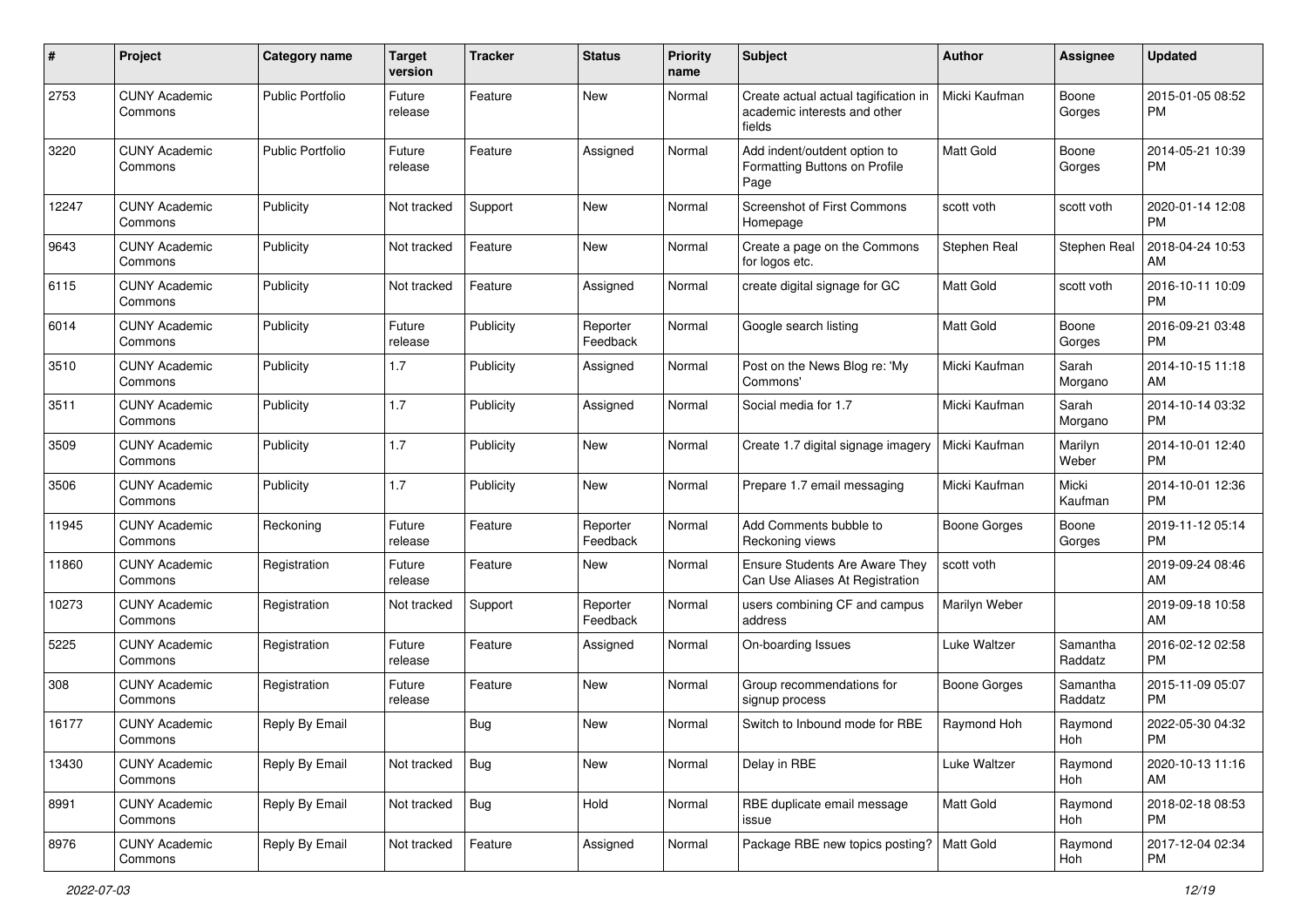| $\pmb{\#}$ | Project                         | <b>Category name</b>     | <b>Target</b><br>version | <b>Tracker</b> | <b>Status</b>        | <b>Priority</b><br>name | <b>Subject</b>                                                              | <b>Author</b>           | Assignee            | <b>Updated</b>                |
|------------|---------------------------------|--------------------------|--------------------------|----------------|----------------------|-------------------------|-----------------------------------------------------------------------------|-------------------------|---------------------|-------------------------------|
| 6671       | <b>CUNY Academic</b><br>Commons | Reply By Email           | Not tracked              | Bug            | Assigned             | Normal                  | "Post too often" RBE error<br>message                                       | <b>Matt Gold</b>        | Raymond<br>Hoh      | 2016-11-11 09:55<br>AM        |
| 3369       | <b>CUNY Academic</b><br>Commons | Reply By Email           | Not tracked              | Outreach       | Hold                 | Normal                  | Release reply by email to WP<br>plugin directory                            | <b>Matt Gold</b>        | Raymond<br>Hoh      | 2016-03-01 12:46<br><b>PM</b> |
| 3002       | <b>CUNY Academic</b><br>Commons | Search                   | Future<br>release        | Feature        | Assigned             | Normal                  | Overhaul CAC search by using<br>external search appliance                   | Boone Gorges            | Boone<br>Gorges     | 2020-07-15 03:05<br><b>PM</b> |
| 9729       | <b>CUNY Academic</b><br>Commons | <b>SEO</b>               | Not tracked              | Support        | New                  | Normal                  | 503 Errors showing on<br>newlaborforum.cuny.edu                             | Diane Krauthamer        | Raymond<br>Hoh      | 2018-05-22 04:48<br><b>PM</b> |
| 3662       | <b>CUNY Academic</b><br>Commons | <b>SEO</b>               | Future<br>release        | Feature        | Assigned             | Normal                  | Duplicate Content/SEO/Google<br>issues                                      | Matt Gold               | Raymond<br>Hoh      | 2015-04-13 04:37<br><b>PM</b> |
| 13048      | <b>CUNY Academic</b><br>Commons | Shortcodes and<br>embeds | Future<br>release        | Feature        | New                  | Normal                  | Jupyter Notebooks support                                                   | Boone Gorges            |                     | 2020-07-14 11:46<br>AM        |
| 13331      | <b>CUNY Academic</b><br>Commons | Site cloning             | Future<br>release        | Bug            | <b>New</b>           | Normal                  | Combine Site Template and Clone<br>operations                               | Boone Gorges            | Jeremy Felt         | 2021-11-19 12:39<br><b>PM</b> |
| 13975      | <b>CUNY Academic</b><br>Commons | Social Paper             | Not tracked              | Support        | Reporter<br>Feedback | Normal                  | can't approve comments on Social<br>Paper paper                             | Marilyn Weber           |                     | 2021-02-12 09:33<br>AM        |
| 7981       | <b>CUNY Academic</b><br>Commons | Social Paper             | Future<br>release        | Bug            | New                  | Normal                  | Social Paper comments should<br>not go to spam                              | Luke Waltzer            | Boone<br>Gorges     | 2018-04-16 03:52<br><b>PM</b> |
| 7663       | <b>CUNY Academic</b><br>Commons | Social Paper             | Future<br>release        | Bug            | New                  | Normal                  | Social Paper notifications not<br>formatted correctly on secondary<br>sites | Boone Gorges            | Boone<br>Gorges     | 2018-04-16 03:52<br><b>PM</b> |
| 8898       | <b>CUNY Academic</b><br>Commons | Social Paper             | Not tracked              | Feature        | Assigned             | Normal                  | Usage data on docs and social<br>paper                                      | Matt Gold               | Matt Gold           | 2017-11-16 11:32<br>AM        |
| 5199       | <b>CUNY Academic</b><br>Commons | Social Paper             | Future<br>release        | Feature        | New                  | Normal                  | add tables to the SP editor                                                 | Marilyn Weber           |                     | 2016-10-24 11:27<br>AM        |
| 5182       | <b>CUNY Academic</b><br>Commons | Social Paper             | Future<br>release        | Design/UX      | <b>New</b>           | Normal                  | "Publishing" a private paper on<br>social paper?                            | Raffi<br>Khatchadourian | Boone<br>Gorges     | 2016-10-13 04:12<br><b>PM</b> |
| 5489       | <b>CUNY Academic</b><br>Commons | Social Paper             | Future<br>release        | Feature        | <b>New</b>           | Normal                  | Asc/desc sorting for Social Paper<br>directories                            | <b>Boone Gorges</b>     |                     | 2016-04-21 10:06<br><b>PM</b> |
| 5488       | <b>CUNY Academic</b><br>Commons | Social Paper             | Future<br>release        | Bug            | New                  | Normal                  | Add a "last edited by" field to<br>Social Paper group directories           | Boone Gorges            |                     | 2016-04-21 10:05<br><b>PM</b> |
| 5397       | <b>CUNY Academic</b><br>Commons | Social Paper             | Future<br>release        | Feature        | New                  | Normal                  | frustrating to have to<br>enable/disable in SP                              | Marilyn Weber           | Samantha<br>Raddatz | 2016-04-20 03:39<br><b>PM</b> |
| 5282       | <b>CUNY Academic</b><br>Commons | Social Paper             | Future<br>release        | Bug            | <b>New</b>           | Normal                  | Replying via email directs to paper<br>but not individual comment.          | Marilyn Weber           | Raymond<br>Hoh      | 2016-03-02 01:48<br><b>PM</b> |
| 5205       | <b>CUNY Academic</b><br>Commons | Social Paper             | Future<br>release        | Feature        | New                  | Normal                  | Social Paper folders                                                        | Marilyn Weber           |                     | 2016-02-11 10:24<br><b>PM</b> |
| 5183       | <b>CUNY Academic</b><br>Commons | Social Paper             | Future<br>release        | Design/UX      | <b>New</b>           | Normal                  | Creating a new paper when<br>viewing an existing paper                      | Raffi<br>Khatchadourian | Samantha<br>Raddatz | 2016-02-02 12:09<br><b>PM</b> |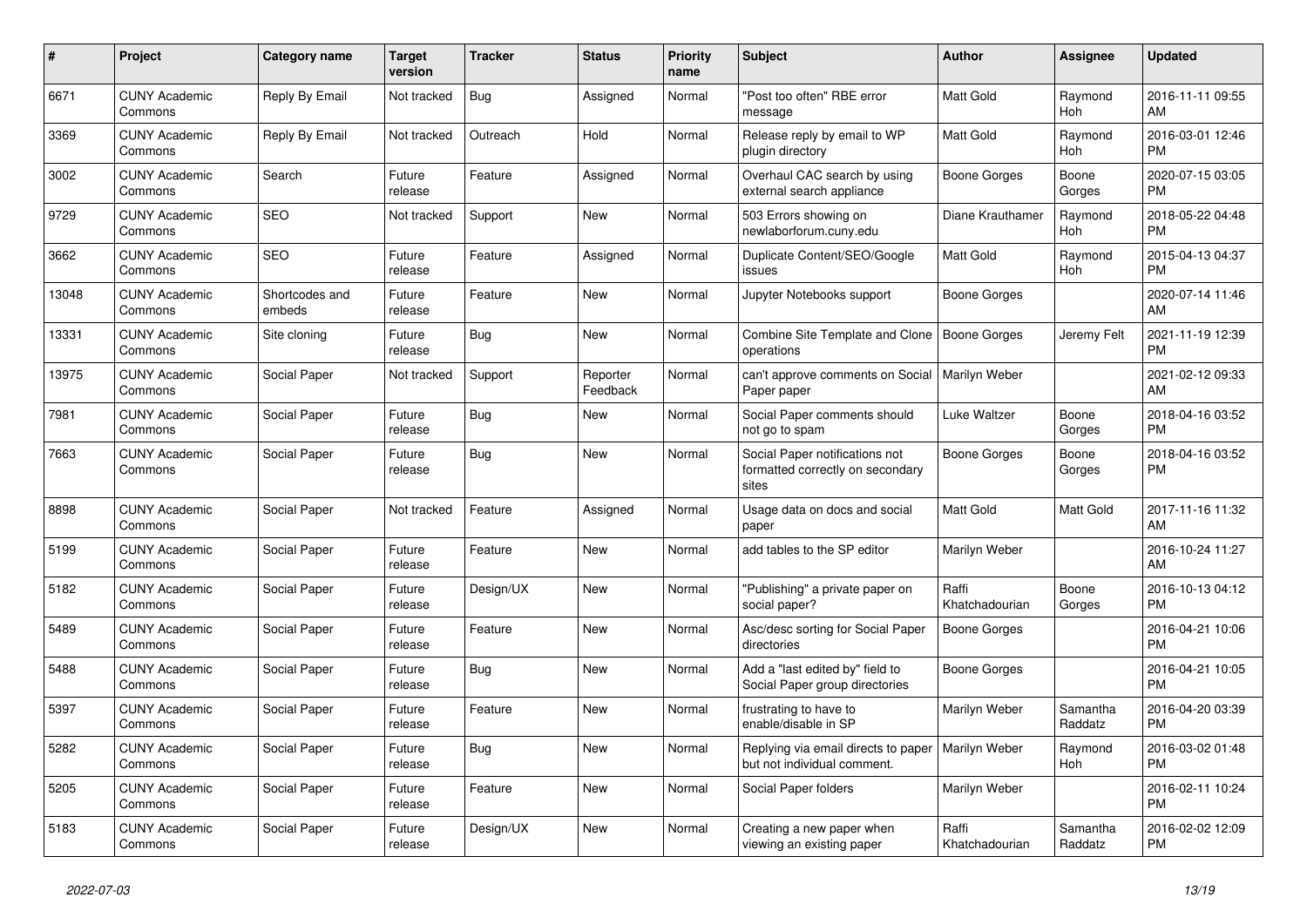| $\#$  | Project                         | <b>Category name</b>    | <b>Target</b><br>version | <b>Tracker</b> | <b>Status</b>        | Priority<br>name | <b>Subject</b>                                                        | <b>Author</b>    | <b>Assignee</b>     | <b>Updated</b>                |
|-------|---------------------------------|-------------------------|--------------------------|----------------|----------------------|------------------|-----------------------------------------------------------------------|------------------|---------------------|-------------------------------|
| 6426  | <b>CUNY Academic</b><br>Commons | Spam/Spam<br>Prevention | Future<br>release        | Feature        | Assigned             | Normal           | Force captcha on all comments?                                        | <b>Matt Gold</b> | <b>Tahir Butt</b>   | 2016-10-24 02:06<br><b>PM</b> |
| 8666  | <b>CUNY Academic</b><br>Commons | Teaching                | Not tracked              | Documentation  | Assigned             | Normal           | Create Teaching on the Commons<br>Resource Page                       | <b>Matt Gold</b> | Laurie Hurson       | 2019-09-23 03:16<br><b>PM</b> |
| 3090  | <b>CUNY Academic</b><br>Commons | Twitter page            | Future<br>release        | Feature        | Assigned             | Normal           | Prevent Retweets from showing<br>up on Commons twitter page           | <b>Matt Gold</b> | <b>Tahir Butt</b>   | 2016-10-24 11:31<br>AM        |
| 5316  | <b>CUNY Academic</b><br>Commons | User Experience         | Future<br>release        | Feature        | Assigned             | Normal           | Prompt user email address<br>updates                                  | <b>Matt Gold</b> | Stephen Real        | 2016-12-21 03:30<br><b>PM</b> |
| 6298  | <b>CUNY Academic</b><br>Commons | <b>User Experience</b>  | Not tracked              | Design/UX      | Assigned             | Normal           | Examine data from survey                                              | <b>Matt Gold</b> | Margaret<br>Galvan  | 2016-10-14 12:16<br><b>PM</b> |
| 3473  | <b>CUNY Academic</b><br>Commons | <b>User Experience</b>  | Future<br>release        | Feature        | Assigned             | Normal           | Commons profile: Add help info<br>about "Positions" replacing "title" | Keith Miyake     | Samantha<br>Raddatz | 2015-11-09 02:28<br><b>PM</b> |
| 4661  | <b>CUNY Academic</b><br>Commons | <b>User Experience</b>  | Future<br>release        | Bug            | Assigned             | Normal           | Simplify Events text                                                  | Matt Gold        | Samantha<br>Raddatz | 2015-10-02 09:06<br><b>PM</b> |
| 4222  | <b>CUNY Academic</b><br>Commons | <b>User Experience</b>  | Future<br>release        | Design/UX      | <b>New</b>           | Normal           | Add information to 'Delete<br>Account' page                           | Samantha Raddatz | scott voth          | 2015-06-26 11:35<br>AM        |
| 9941  | <b>CUNY Academic</b><br>Commons | Wiki                    | Not tracked              | Support        | Assigned             | Normal           | Wiki functionality                                                    | Matt Gold        | Boone<br>Gorges     | 2018-06-26 10:57<br>AM        |
| 14483 | <b>CUNY Academic</b><br>Commons | WordPress - Media       | Not tracked              | Bug            | Reporter<br>Feedback | Normal           | Wordpress PDF Embed Stopped<br>Working after JITP Media Clone         | Patrick DeDauw   | Boone<br>Gorges     | 2021-05-20 01:51<br><b>PM</b> |
| 11386 | <b>CUNY Academic</b><br>Commons | WordPress - Media       | Not tracked              | Support        | Reporter<br>Feedback | Normal           | disappearing images                                                   | scott voth       | Boone<br>Gorges     | 2019-05-14 10:32<br>AM        |
| 11449 | <b>CUNY Academic</b><br>Commons | WordPress - Media       | Not tracked              | Support        | Reporter<br>Feedback | Normal           | Cloning Media Library for JITP<br>from Staging to Production Site     | Patrick DeDauw   | Boone<br>Gorges     | 2019-05-13 12:00<br><b>PM</b> |
| 16255 | <b>CUNY Academic</b><br>Commons | WordPress (misc)        |                          | Bug            | New                  | Normal           | Need to define 'MULTISITE'<br>constant in wp-config.php               | Raymond Hoh      |                     | 2022-06-19 09:31<br>AM        |
| 16245 | <b>CUNY Academic</b><br>Commons | WordPress (misc)        |                          | Bug            | Reporter<br>Feedback | Normal           | Save Button missing on<br><b>WordPress Profile page</b>               | scott voth       | Raymond<br>Hoh      | 2022-06-16 03:09<br><b>PM</b> |
| 10380 | <b>CUNY Academic</b><br>Commons | WordPress (misc)        | Future<br>release        | Feature        | In Progress          | Normal           | Remove blacklisted plugins                                            | Boone Gorges     |                     | 2022-04-26 12:00<br><b>PM</b> |
| 11843 | <b>CUNY Academic</b><br>Commons | WordPress (misc)        | Future<br>release        | Design/UX      | New                  | Normal           | Tweaking the Gutenberg Editor<br>Interface                            | Laurie Hurson    |                     | 2022-04-26 12:00<br><b>PM</b> |
| 15767 | <b>CUNY Academic</b><br>Commons | WordPress (misc)        |                          | Support        | New                  | Normal           | Site loading slowly                                                   | scott voth       | Boone<br>Gorges     | 2022-04-04 08:56<br><b>PM</b> |
| 14983 | <b>CUNY Academic</b><br>Commons | WordPress (misc)        | Not tracked              | Support        | Reporter<br>Feedback | Normal           | "Read More" tag not working                                           | Rebecca Krisel   | Raymond<br>Hoh      | 2021-11-23 01:17<br><b>PM</b> |
| 13835 | CUNY Academic<br>Commons        | WordPress (misc)        | Future<br>release        | Feature        | <b>New</b>           | Normal           | Allow OneSearch widget to have<br>'CUNY' as campus                    | Boone Gorges     | Boone<br>Gorges     | 2021-11-19 12:39<br><b>PM</b> |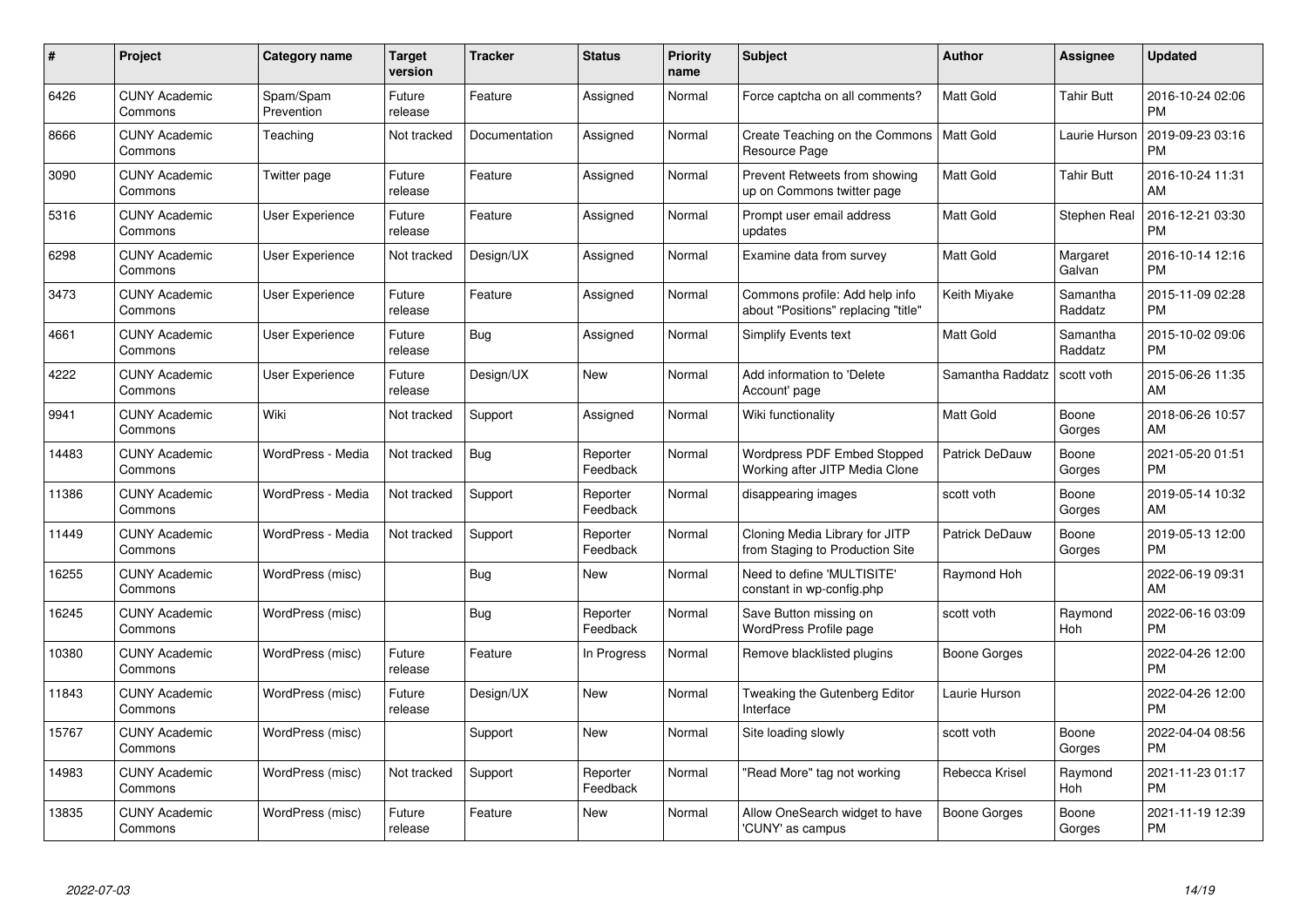| $\#$  | Project                         | <b>Category name</b> | <b>Target</b><br>version | <b>Tracker</b> | <b>Status</b>        | <b>Priority</b><br>name | <b>Subject</b>                                                                                               | Author                  | <b>Assignee</b>       | <b>Updated</b>                |
|-------|---------------------------------|----------------------|--------------------------|----------------|----------------------|-------------------------|--------------------------------------------------------------------------------------------------------------|-------------------------|-----------------------|-------------------------------|
| 14113 | <b>CUNY Academic</b><br>Commons | WordPress (misc)     | Future<br>release        | Bug            | Hold                 | Normal                  | Block Editor Not Working on this<br>page - Json error                                                        | scott voth              | Boone<br>Gorges       | 2021-03-05 11:01<br>AM        |
| 14074 | <b>CUNY Academic</b><br>Commons | WordPress (misc)     | Not tracked              | Support        | Reporter<br>Feedback | Normal                  | page password protection problem                                                                             | <b>Marilyn Weber</b>    |                       | 2021-03-02 11:03<br>AM        |
| 11624 | <b>CUNY Academic</b><br>Commons | WordPress (misc)     | Not tracked              | Support        | <b>New</b>           | Normal                  | Change pages into posts or swap<br>database for a Commons site?                                              | Stephen Klein           | Raymond<br>Hoh        | 2019-07-09 11:04<br>AM        |
| 11024 | <b>CUNY Academic</b><br>Commons | WordPress (misc)     | Future<br>release        | Bug            | <b>New</b>           | Normal                  | Subsites should not show "you<br>should update your .htaccess<br>now" notice after permalink setting<br>save | <b>Boone Gorges</b>     |                       | 2019-01-28 01:35<br><b>PM</b> |
| 10040 | <b>CUNY Academic</b><br>Commons | WordPress (misc)     | Not tracked              | Bug            | Reporter<br>Feedback | Normal                  | User doesn't see full list of themes                                                                         | Matt Gold               | Boone<br>Gorges       | 2018-07-25 10:12<br>AM        |
| 9346  | <b>CUNY Academic</b><br>Commons | WordPress (misc)     | Not tracked              | <b>Bug</b>     | <b>New</b>           | Normal                  | Clone cetls.bmcc.cuny.edu for<br>development                                                                 | Owen Roberts            | Raymond<br>Hoh        | 2018-03-06 05:35<br><b>PM</b> |
| 6755  | <b>CUNY Academic</b><br>Commons | WordPress (misc)     | Future<br>release        | Bug            | New                  | Normal                  | Cannot Deactivate Plugin                                                                                     | Laura Kane              |                       | 2016-11-16 01:12<br><b>PM</b> |
| 6332  | <b>CUNY Academic</b><br>Commons | WordPress (misc)     | Future<br>release        | Feature        | New                  | Normal                  | Allow uploaded files to be marked<br>as private in an ad hoc way                                             | <b>Boone Gorges</b>     |                       | 2016-10-17 11:41<br><b>PM</b> |
| 3657  | <b>CUNY Academic</b><br>Commons | WordPress (misc)     | Not tracked              | Feature        | <b>New</b>           | Normal                  | Create alert for GC email<br>addresses                                                                       | Matt Gold               | Matt Gold             | 2016-04-14 11:29<br><b>PM</b> |
| 636   | <b>CUNY Academic</b><br>Commons | WordPress (misc)     | Not tracked              | Support        | Assigned             | Normal                  | Create Lynda.com-like Table of<br><b>Contents for Prospective Tutorial</b><br>Screencasts                    | <b>Matt Gold</b>        | scott voth            | 2016-02-23 03:12<br><b>PM</b> |
| 2175  | <b>CUNY Academic</b><br>Commons | WordPress (misc)     | Not tracked              | Support        | Assigned             | Normal                  | Subscibe 2 vs. Jetpack<br>subscription options                                                               | local admin             | Matt Gold             | 2016-01-26 04:58<br><b>PM</b> |
| 1105  | <b>CUNY Academic</b><br>Commons | WordPress (misc)     | Future<br>release        | Feature        | Assigned             | Normal                  | Rephrase Blog Privacy Options                                                                                | Matt Gold               | Samantha<br>Raddatz   | 2015-11-09 06:19<br>PM        |
| 365   | <b>CUNY Academic</b><br>Commons | WordPress (misc)     | Future<br>release        | Feature        | Assigned             | Normal                  | <b>Create Mouseover Tooltips</b><br>throughout Site                                                          | Matt Gold               | Chris Stein           | 2015-11-09 06:18<br>PM        |
| 287   | <b>CUNY Academic</b><br>Commons | WordPress (misc)     | Future<br>release        | Feature        | Assigned             | Normal                  | Create troubleshooting tool for<br>account sign-up                                                           | Matt Gold               | Boone<br>Gorges       | 2015-11-09 06:17<br><b>PM</b> |
| 4388  | <b>CUNY Academic</b><br>Commons | WordPress (misc)     | Future<br>release        | Bug            | Assigned             | Normal                  | Repeated request for<br>authentication.                                                                      | Alice.Lynn<br>McMichael | Raymond<br><b>Hoh</b> | 2015-08-11 07:35<br><b>PM</b> |
| 3759  | <b>CUNY Academic</b><br>Commons | WordPress (misc)     | Future<br>release        | Feature        | Assigned             | Normal                  | Review Interface for Adding Users<br>to Blogs                                                                | <b>Matt Gold</b>        | Boone<br>Gorges       | 2015-03-24 05:52<br><b>PM</b> |
| 2167  | <b>CUNY Academic</b><br>Commons | WordPress (misc)     | Future<br>release        | Bug            | Assigned             | Normal                  | <b>CAC-Livestream Plugin Issues</b>                                                                          | Michael Smith           | Dominic<br>Giglio     | 2015-01-02 03:06<br><b>PM</b> |
| 1508  | <b>CUNY Academic</b><br>Commons | WordPress (misc)     | Future<br>release        | Feature        | Assigned             | Normal                  | Share login cookies across<br>mapped domains                                                                 | Boone Gorges            | Boone<br>Gorges       | 2012-07-02 12:12<br><b>PM</b> |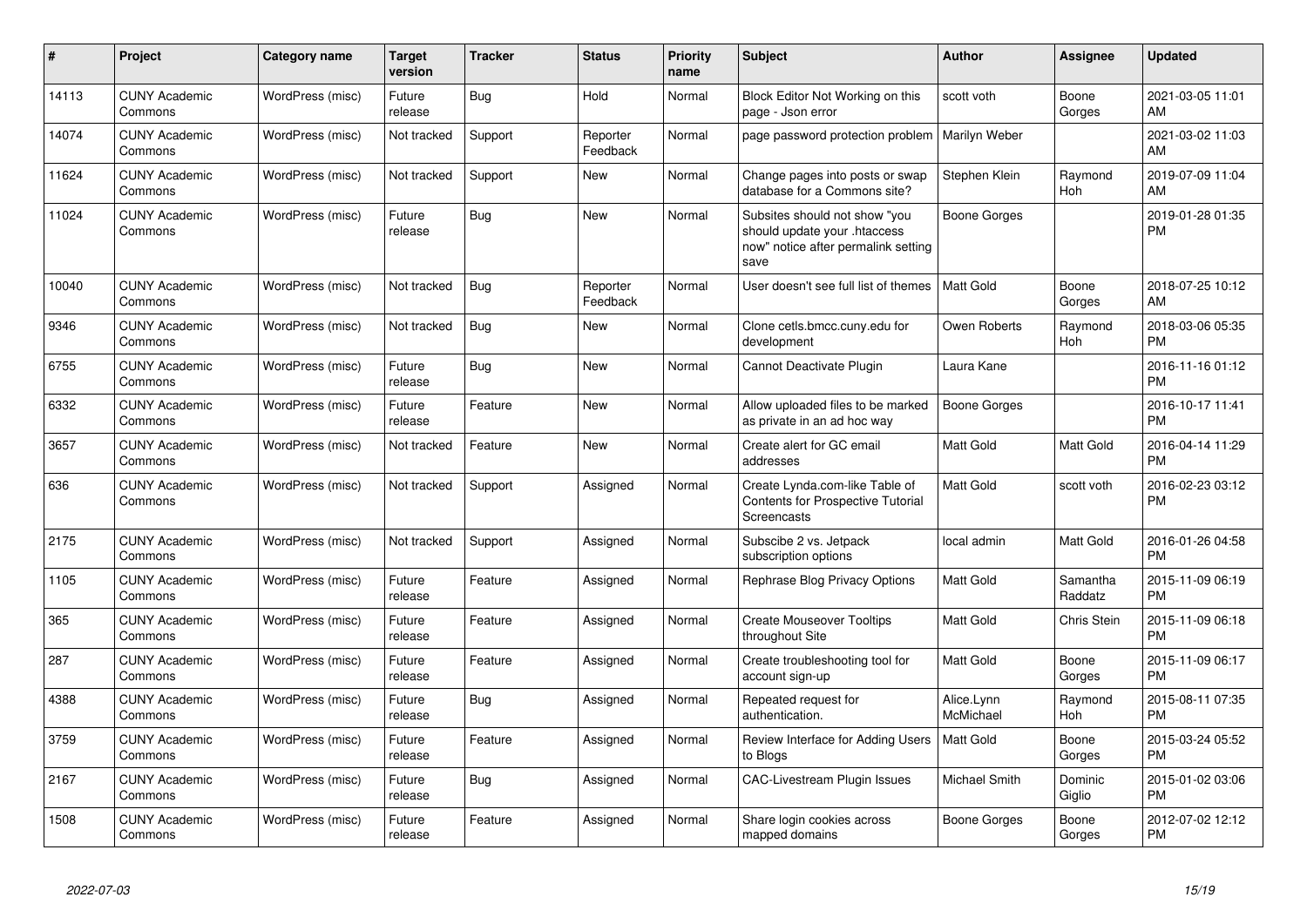| #     | Project                         | <b>Category name</b>     | <b>Target</b><br>version | <b>Tracker</b> | <b>Status</b>        | Priority<br>name | <b>Subject</b>                                                     | <b>Author</b>           | <b>Assignee</b>   | <b>Updated</b>                |
|-------|---------------------------------|--------------------------|--------------------------|----------------|----------------------|------------------|--------------------------------------------------------------------|-------------------------|-------------------|-------------------------------|
| 16319 | <b>CUNY Academic</b><br>Commons | <b>WordPress Plugins</b> | 2.0.3                    | Bug            | <b>New</b>           | Normal           | Request for Events Calendar Pro<br>5.14.2 update                   | Raymond Hoh             | Raymond<br>Hoh    | 2022-07-01 04:16<br><b>PM</b> |
| 16314 | <b>CUNY Academic</b><br>Commons | <b>WordPress Plugins</b> |                          | Feature        | <b>New</b>           | Normal           | Install Multicollab plug-in?                                       | Raffi<br>Khatchadourian |                   | 2022-06-29 03:44<br><b>PM</b> |
| 11649 | <b>CUNY Academic</b><br>Commons | <b>WordPress Plugins</b> | 2.0.3                    | <b>Bug</b>     | In Progress          | Normal           | CC license displayed on every<br>page                              | Gina Cherry             | Raymond<br>Hoh    | 2022-06-29 11:32<br>AM        |
| 12121 | <b>CUNY Academic</b><br>Commons | <b>WordPress Plugins</b> | 2.0.3                    | Feature        | Reporter<br>Feedback | Normal           | Embedding H5P Iframes on<br><b>Commons Site</b>                    | Laurie Hurson           | Boone<br>Gorges   | 2022-06-29 11:32<br>AM        |
| 13946 | <b>CUNY Academic</b><br>Commons | <b>WordPress Plugins</b> | 2.1.0                    | Support        | Assigned             | Normal           | <b>Custom Embed handler For</b><br>OneDrive files                  | scott voth              | Raymond<br>Hoh    | 2022-05-26 10:46<br>AM        |
| 15516 | <b>CUNY Academic</b><br>Commons | <b>WordPress Plugins</b> |                          | <b>Bug</b>     | Reporter<br>Feedback | Normal           | Can't publish or save draft of post<br>on wordpress.com            | Raffi<br>Khatchadourian | Raymond<br>Hoh    | 2022-03-02 05:52<br><b>PM</b> |
| 14987 | <b>CUNY Academic</b><br>Commons | <b>WordPress Plugins</b> | Future<br>release        | Bug            | New                  | Normal           | Elementor update causes<br>database freeze-up                      | Boone Gorges            | Boone<br>Gorges   | 2021-11-29 12:02<br><b>PM</b> |
| 12741 | <b>CUNY Academic</b><br>Commons | <b>WordPress Plugins</b> | Not tracked              | Support        | Reporter<br>Feedback | Normal           | Tableau Public Viz Block                                           | Marilyn Weber           | Raymond<br>Hoh    | 2020-05-12 11:00<br><b>AM</b> |
| 12573 | <b>CUNY Academic</b><br>Commons | <b>WordPress Plugins</b> | Future<br>release        | Bug            | New                  | Normal           | CommentPress Core Issues                                           | scott voth              |                   | 2020-03-24 04:32<br><b>PM</b> |
| 11788 | <b>CUNY Academic</b><br>Commons | <b>WordPress Plugins</b> | Future<br>release        | Support        | Reporter<br>Feedback | Normal           | Plugin Request - Browse Aloud                                      | scott voth              |                   | 2019-09-24 08:42<br>AM        |
| 11545 | <b>CUNY Academic</b><br>Commons | <b>WordPress Plugins</b> | Not tracked              | Support        | New                  | Normal           | Twitter searches in WordPress                                      | Gina Cherry             | Matt Gold         | 2019-09-23 01:03<br><b>PM</b> |
| 11415 | <b>CUNY Academic</b><br>Commons | <b>WordPress Plugins</b> | Not tracked              | Bug            | Reporter<br>Feedback | Normal           | Blog Subscriptions in Jetpack                                      | Laurie Hurson           |                   | 2019-05-14 10:34<br><b>AM</b> |
| 11120 | <b>CUNY Academic</b><br>Commons | <b>WordPress Plugins</b> | Not tracked              | Bug            | Reporter<br>Feedback | Normal           | Events Manager Events Not<br>Showing Up                            | Mark Webb               |                   | 2019-02-27 04:10<br><b>PM</b> |
| 9926  | <b>CUNY Academic</b><br>Commons | <b>WordPress Plugins</b> | Future<br>release        | Bug            | New                  | Normal           | twitter-mentions-as-comments<br>cron jobs can run long             | Boone Gorges            | Boone<br>Gorges   | 2018-10-24 12:34<br><b>PM</b> |
| 9289  | <b>CUNY Academic</b><br>Commons | <b>WordPress Plugins</b> | Future<br>release        | Bug            | Reporter<br>Feedback | Normal           | Email Users Plugin                                                 | Laurie Hurson           | Boone<br>Gorges   | 2018-10-24 12:34<br><b>PM</b> |
| 9947  | <b>CUNY Academic</b><br>Commons | <b>WordPress Plugins</b> | Future<br>release        | Feature        | Reporter<br>Feedback | Normal           | Install H5P quiz plugin                                            | <b>Matt Gold</b>        | Boone<br>Gorges   | 2018-09-11 11:01<br><b>AM</b> |
| 9515  | <b>CUNY Academic</b><br>Commons | <b>WordPress Plugins</b> | Not tracked              | <b>Bug</b>     | Reporter<br>Feedback | Normal           | Text to Speech plugin - "More<br>Slowly" checkbox not working      | scott voth              | Boone<br>Gorges   | 2018-06-13 02:26<br><b>PM</b> |
| 9211  | <b>CUNY Academic</b><br>Commons | <b>WordPress Plugins</b> | Future<br>release        | Support        | Reporter<br>Feedback | Normal           | Auto-Role Setting in Forum Plugin<br><b>Causing Some Confusion</b> | Luke Waltzer            | Boone<br>Gorges   | 2018-03-13 11:44<br>AM.       |
| 8078  | <b>CUNY Academic</b><br>Commons | <b>WordPress Plugins</b> | Future<br>release        | System Upgrade | Assigned             | Normal           | <b>CommentPress Updates</b>                                        | Margaret Galvan         | Christian<br>Wach | 2017-05-08 03:49<br><b>PM</b> |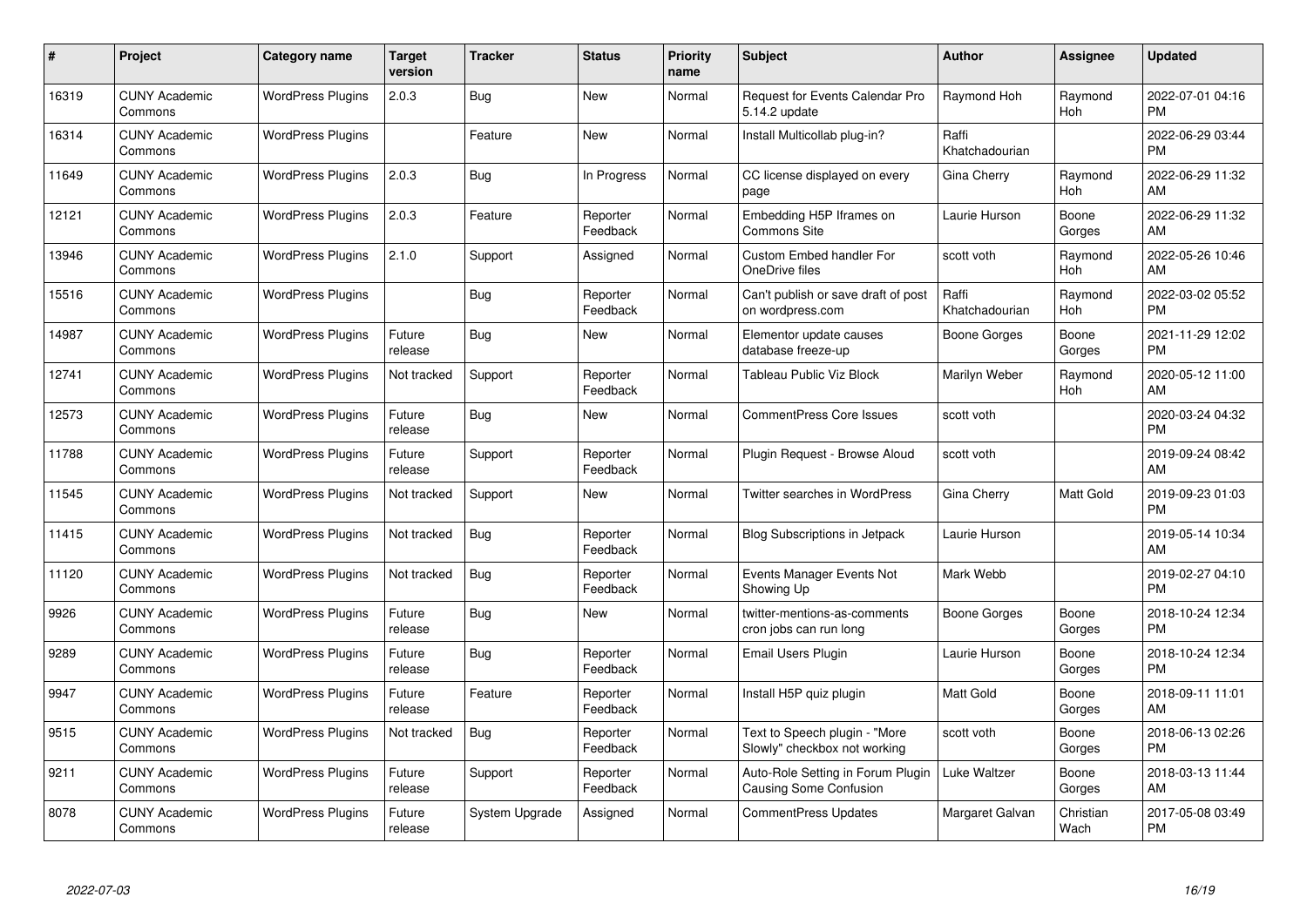| #     | <b>Project</b>                  | Category name            | Target<br>version | <b>Tracker</b> | <b>Status</b>        | <b>Priority</b><br>name | <b>Subject</b>                                                                                | <b>Author</b>      | Assignee            | <b>Updated</b>                |
|-------|---------------------------------|--------------------------|-------------------|----------------|----------------------|-------------------------|-----------------------------------------------------------------------------------------------|--------------------|---------------------|-------------------------------|
| 5826  | <b>CUNY Academic</b><br>Commons | <b>WordPress Plugins</b> | Future<br>release | Support        | Reporter<br>Feedback | Normal                  | <b>Remove Subscription Options</b><br>plugin from directory                                   | Sarah Morgano      | Sarah<br>Morgano    | 2016-10-21 04:14<br><b>PM</b> |
| 497   | <b>CUNY Academic</b><br>Commons | <b>WordPress Plugins</b> | Future<br>release | Feature        | Assigned             | Normal                  | Drag and Drop Ordering on<br>Gallery Post Plugin                                              | Matt Gold          | Ron Rennick         | 2015-11-09 06:18<br><b>PM</b> |
| 3939  | <b>CUNY Academic</b><br>Commons | <b>WordPress Plugins</b> | Future<br>release | <b>Bug</b>     | Hold                 | Normal                  | Activity stream support for<br>Co-Authors Plus plugin                                         | Raymond Hoh        | Raymond<br>Hoh      | 2015-11-09 06:13<br><b>PM</b> |
| 364   | <b>CUNY Academic</b><br>Commons | <b>WordPress Plugins</b> | Future<br>release | Feature        | <b>New</b>           | Normal                  | <b>Bulletin Board</b>                                                                         | Matt Gold          |                     | 2015-01-05 08:50<br><b>PM</b> |
| 658   | <b>CUNY Academic</b><br>Commons | <b>WordPress Plugins</b> | Future<br>release | Feature        | Assigned             | Normal                  | Rebulid Sitewide Tag Suggestion                                                               | Matt Gold          | Boone<br>Gorges     | 2015-01-05 08:47<br><b>PM</b> |
| 3691  | <b>CUNY Academic</b><br>Commons | <b>WordPress Plugins</b> | Future<br>release | Bug            | New                  | Normal                  | <b>WPMU Domain Mapping</b><br>Debugging on cdev                                               | Raymond Hoh        | Matt Gold           | 2014-12-12 09:04<br><b>AM</b> |
| 14911 | <b>CUNY Academic</b><br>Commons | <b>WordPress Themes</b>  | Not tracked       | Support        | <b>New</b>           | Normal                  | Twentytwentyone theme                                                                         | Marilyn Weber      |                     | 2021-10-28 10:37<br>AM        |
| 12360 | <b>CUNY Academic</b><br>Commons | <b>WordPress Themes</b>  | Not tracked       | Bug            | Reporter<br>Feedback | Normal                  | site just says "DANTE We are<br>currently in maintenance mode,<br>please check back shortly." | Marilyn Weber      |                     | 2020-02-04 12:13<br>PM        |
| 10769 | <b>CUNY Academic</b><br>Commons | <b>WordPress Themes</b>  | Not tracked       | <b>Bug</b>     | Reporter<br>Feedback | Normal                  | 2011 Theme Sidebar                                                                            | Mark Webb          |                     | 2018-12-04 04:09<br><b>PM</b> |
| 8211  | <b>CUNY Academic</b><br>Commons | <b>WordPress Themes</b>  | Future<br>release | Feature        | <b>New</b>           | Normal                  | Theme Suggestions: Material<br>Design-Inspired Themes                                         | Margaret Galvan    | Margaret<br>Galvan  | 2017-08-07 02:48<br><b>PM</b> |
| 412   | <b>CUNY Academic</b><br>Commons | <b>WordPress Themes</b>  | Future<br>release | Feature        | Assigned             | Normal                  | <b>Featured Themes</b>                                                                        | <b>Matt Gold</b>   | Dominic<br>Giglio   | 2015-01-05 08:44<br><b>PM</b> |
| 3492  | <b>CUNY Academic</b><br>Commons | <b>WordPress Themes</b>  | Future<br>release | Support        | Assigned             | Normal                  | Add CBOX theme to the<br>Commons                                                              | scott voth         | Raymond<br>Hoh      | 2014-10-08 05:55<br><b>PM</b> |
| 4986  | <b>CUNY Academic</b><br>Commons | ZenDesk                  | Not tracked       | Support        | Assigned             | Normal                  | Prepare documentation for<br>Zendesk re web widget                                            | <b>Matt Gold</b>   | Samantha<br>Raddatz | 2016-02-25 03:09<br><b>PM</b> |
| 13912 | <b>CUNY Academic</b><br>Commons |                          | Not tracked       | Feature        | Hold                 | Low                     | posting "missed schedule"                                                                     | Marilyn Weber      |                     | 2021-02-23 10:46<br>AM        |
| 2618  | <b>NYCDH Community</b><br>Site  |                          |                   | Bug            | Assigned             | Low                     | Mark blogs as spam when created<br>by users marked as spam                                    | Matt Gold          | Boone<br>Gorges     | 2013-06-09 11:38<br><b>PM</b> |
| 2576  | <b>NYCDH Community</b><br>Site  |                          |                   | <b>Bug</b>     | Hold                 | Low                     | Test Next Button in Javascript<br><b>Tutorial Under Activities</b>                            | <b>Mark Newton</b> | Alex Gil            | 2013-05-18 02:55<br><b>PM</b> |
| 2577  | <b>NYCDH Community</b><br>Site  |                          |                   | Feature        | Assigned             | Low                     | Investigate Potential to Add Links<br>to the Forum                                            | <b>Mark Newton</b> | Alex Gil            | 2013-05-16 09:40<br><b>PM</b> |
| 1423  | <b>CUNY Academic</b><br>Commons | BuddyPress (misc)        | Future<br>release | Feature        | Assigned             | Low                     | Show an avatar for pingback<br>comment activity items                                         | Boone Gorges       | <b>Tahir Butt</b>   | 2016-10-24 12:03<br><b>PM</b> |
| 2325  | <b>CUNY Academic</b><br>Commons | BuddyPress (misc)        | Future<br>release | Feature        | Assigned             | Low                     | Profile should have separate fields<br>for first/last names                                   | local admin        | Boone<br>Gorges     | 2015-11-09 06:09<br><b>PM</b> |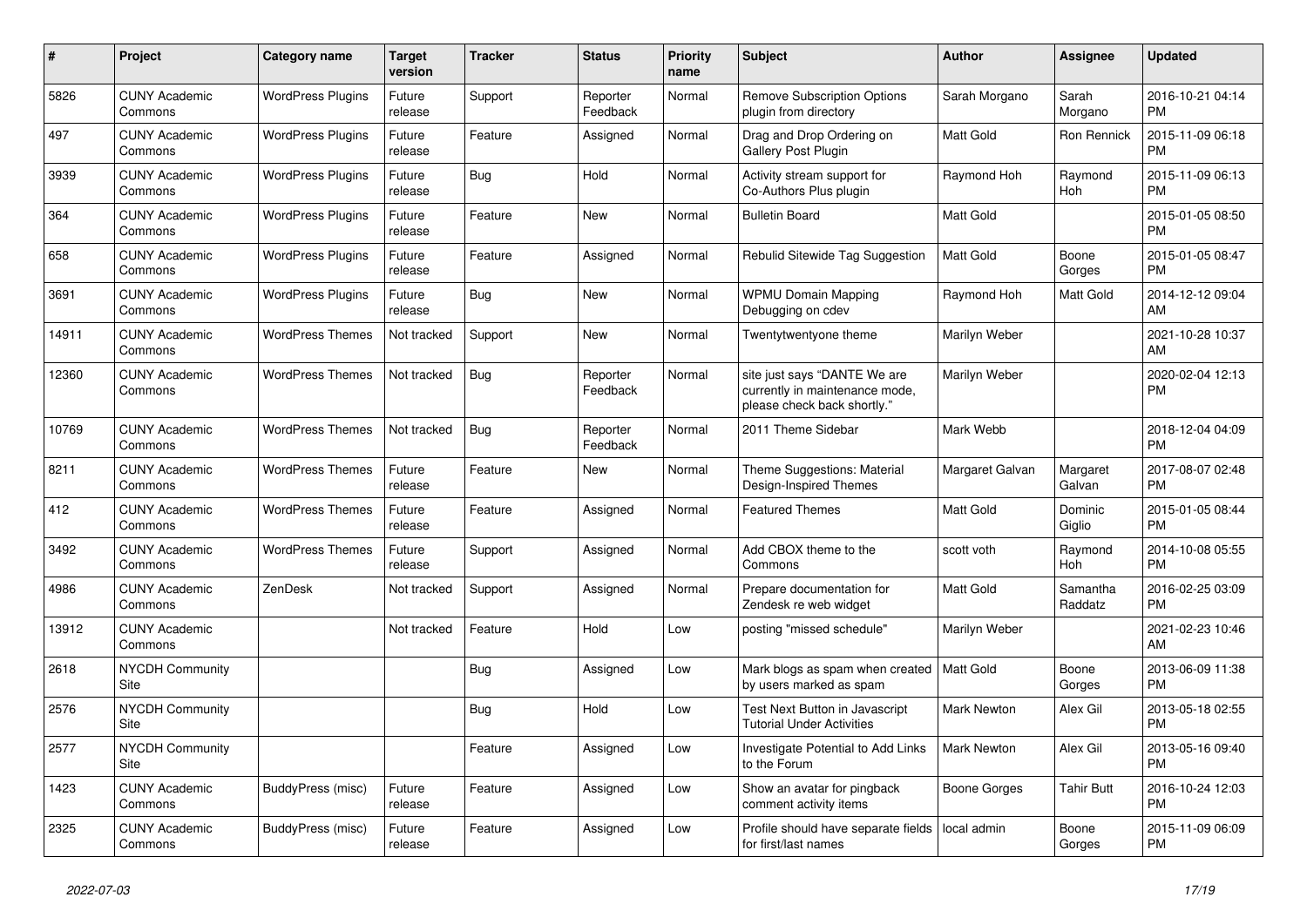| #     | Project                         | <b>Category name</b>       | <b>Target</b><br>version | <b>Tracker</b> | <b>Status</b>        | Priority<br>name | <b>Subject</b>                                                                | Author              | <b>Assignee</b>     | <b>Updated</b>                |
|-------|---------------------------------|----------------------------|--------------------------|----------------|----------------------|------------------|-------------------------------------------------------------------------------|---------------------|---------------------|-------------------------------|
| 310   | <b>CUNY Academic</b><br>Commons | BuddyPress (misc)          | Future<br>release        | Feature        | Assigned             | Low              | <b>Friend Request Email</b>                                                   | <b>Matt Gold</b>    | Samantha<br>Raddatz | 2015-11-09 05:08<br><b>PM</b> |
| 58    | <b>CUNY Academic</b><br>Commons | <b>BuddyPress (misc)</b>   | Future<br>release        | Feature        | Assigned             | Low              | Make member search sortable by<br>last name                                   | Roberta Brody       | Boone<br>Gorges     | 2010-08-26 02:38<br><b>PM</b> |
| 6389  | <b>CUNY Academic</b><br>Commons | <b>BuddyPress Docs</b>     | Future<br>release        | Feature        | New                  | Low              | Make Discussion Area Visible<br>When Editing a Doc                            | Luke Waltzer        | Boone<br>Gorges     | 2016-10-21 04:16<br><b>PM</b> |
| 1417  | <b>CUNY Academic</b><br>Commons | <b>BuddyPress Docs</b>     | Future<br>release        | Feature        | Assigned             | Low              | <b>Bulk actions for BuddyPress Docs</b>                                       | <b>Boone Gorges</b> | Boone<br>Gorges     | 2016-10-17 10:41<br><b>PM</b> |
| 519   | <b>CUNY Academic</b><br>Commons | <b>BuddyPress Docs</b>     | Future<br>release        | Feature        | Assigned             | Low              | TOC for individual docs - for new<br>BP "wiki-like" plugin                    | scott voth          | Boone<br>Gorges     | 2015-11-09 05:54<br><b>PM</b> |
| 1167  | <b>CUNY Academic</b><br>Commons | <b>Email Invitations</b>   | Future<br>release        | Feature        | New                  | Low              | Allow email invitations to be resent                                          | Boone Gorges        | Boone<br>Gorges     | 2015-11-12 12:53<br>AM        |
| 1165  | <b>CUNY Academic</b><br>Commons | <b>Email Invitations</b>   | Future<br>release        | Feature        | Assigned             | Low              | Allow saved lists of invitees under<br>Send Invites                           | <b>Boone Gorges</b> | Boone<br>Gorges     | 2015-11-09 06:03<br><b>PM</b> |
| 1166  | <b>CUNY Academic</b><br>Commons | <b>Email Invitations</b>   | Future<br>release        | Feature        | New                  | Low              | Better organizational tools for Sent<br>Invites                               | Boone Gorges        | Boone<br>Gorges     | 2015-11-09 06:02<br>PM.       |
| 11971 | <b>CUNY Academic</b><br>Commons | <b>Email Notifications</b> | Future<br>release        | Bug            | Reporter<br>Feedback | Low              | Pictures obscured in emailed post<br>notifications                            | Marilyn Weber       | Raymond<br>Hoh      | 2019-11-21 01:14<br><b>PM</b> |
| 333   | <b>CUNY Academic</b><br>Commons | <b>Email Notifications</b> | Future<br>release        | Feature        | Assigned             | Low              | Delay Forum Notification Email<br>Delivery Until After Editing Period<br>Ends | Matt Gold           | Raymond<br>Hoh      | 2015-11-09 06:01<br>PM.       |
| 5016  | <b>CUNY Academic</b><br>Commons | Events                     | Future<br>release        | Feature        | Assigned             | Low              | Allow comments to be posted on<br>events                                      | <b>Matt Gold</b>    | Raymond<br>Hoh      | 2019-03-01 02:23<br><b>PM</b> |
| 6749  | <b>CUNY Academic</b><br>Commons | Events                     | Future<br>release        | Bug            | New                  | Low              | BPEO iCal request can trigger<br>very large number of DB queries              | Boone Gorges        | Raymond<br>Hoh      | 2016-11-15 10:09<br><b>PM</b> |
| 1192  | <b>CUNY Academic</b><br>Commons | <b>Group Files</b>         | Future<br>release        | Feature        | Assigned             | Low              | When posting group files, allow<br>users to add a category without<br>saving  | <b>Matt Gold</b>    | Raymond<br>Hoh      | 2015-11-09 05:53<br><b>PM</b> |
| 3354  | <b>CUNY Academic</b><br>Commons | <b>Group Files</b>         | Future<br>release        | Feature        | Assigned             | Low              | Allow Group Download of Multiple<br><b>Selected Files</b>                     | <b>Matt Gold</b>    | Chris Stein         | 2014-08-01 08:50<br>AM        |
| 3080  | <b>CUNY Academic</b><br>Commons | <b>Group Files</b>         | Future<br>release        | Feature        | Assigned             | Low              | Create a system to keep track of<br>file changes                              | <b>Matt Gold</b>    | Boone<br>Gorges     | 2014-02-26 10:04<br>PM.       |
| 6392  | <b>CUNY Academic</b><br>Commons | Group Forums               | Future<br>release        | Design/UX      | Assigned             | Low              | Composition/Preview Panes in<br>Forum Posts                                   | Luke Waltzer        | Paige Dupont        | 2016-10-21 04:26<br>PM        |
| 2610  | <b>CUNY Academic</b><br>Commons | Group Invitations          | Future<br>release        | Feature        | Assigned             | Low              | Request: Custom invitation<br>message to group invites                        | local admin         | Boone<br>Gorges     | 2015-11-09 06:13<br>PM.       |
| 1456  | <b>CUNY Academic</b><br>Commons | Group Invitations          | Future<br>release        | Feature        | Reporter<br>Feedback | Low              | Invite to Group Button from Profile<br>Field                                  | Matt Gold           | Samantha<br>Raddatz | 2015-11-09 05:59<br><b>PM</b> |
| 1983  | <b>CUNY Academic</b><br>Commons | Home Page                  | Future<br>release        | Feature        | Assigned             | Low              | Media Library integration with<br>Featured Content plugin                     | <b>Boone Gorges</b> | Dominic<br>Giglio   | 2014-03-17 10:34<br>AM        |